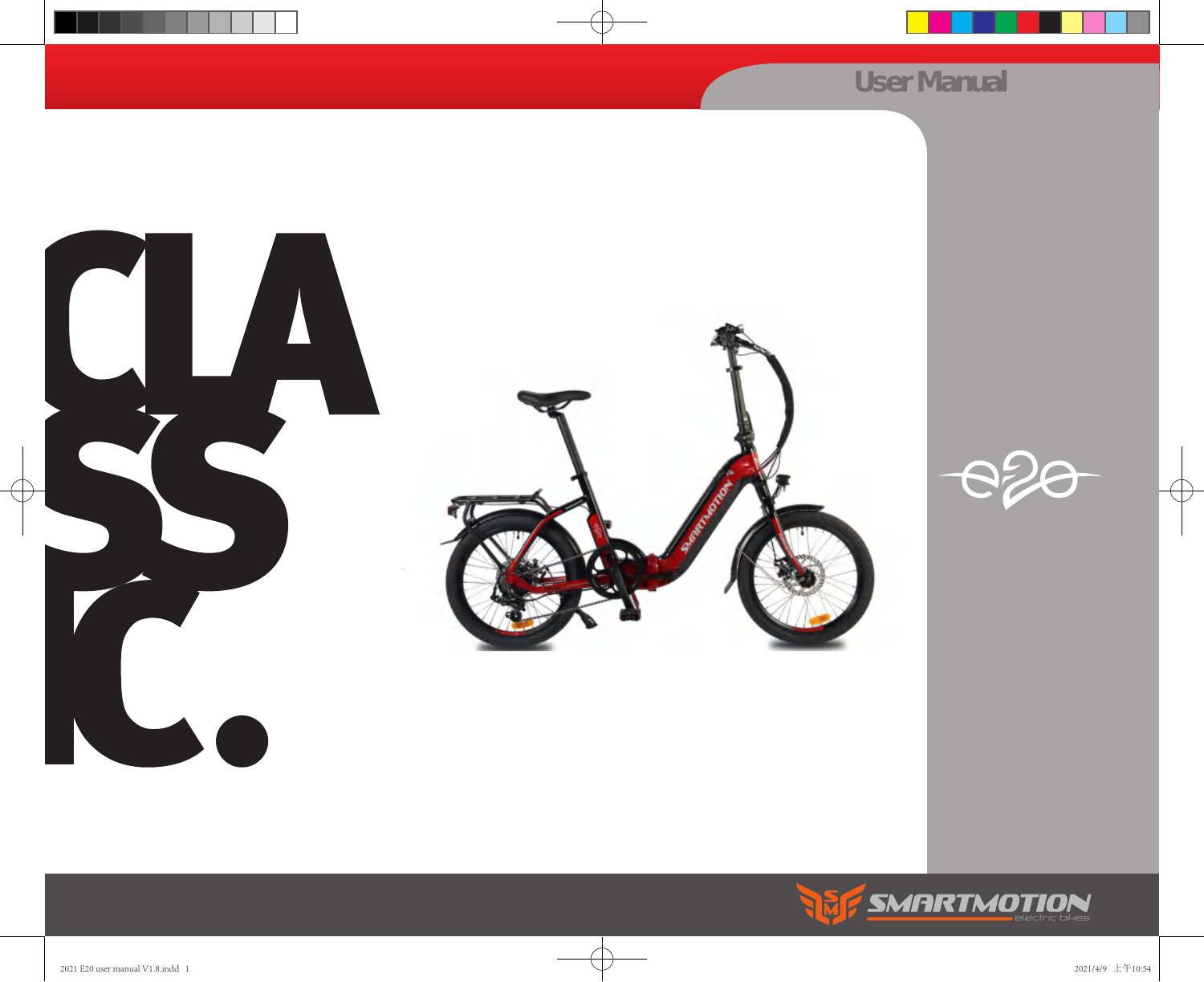#### *User Manual*

Congratulations for purchasing a Smartmotion electric bicycle! Please read this guide fully BEFORE using your electric bike.

#### **Contents**

- 1. Contents of shipping carton
- 2. Assembly instructions
- 3. Safe Riding Recommendations
- 4. Main Specifications
- 5. Maintenance & Adjustment
- 6. Do's and Don'ts
- 7. Display Panel
- 8. Display Panel Functions
- 9. Display Panel Settings
- 10. Battery instructions
- 11. Warranty
- 12. Service Checklist
- 13. Service Record
- 14. Conformity

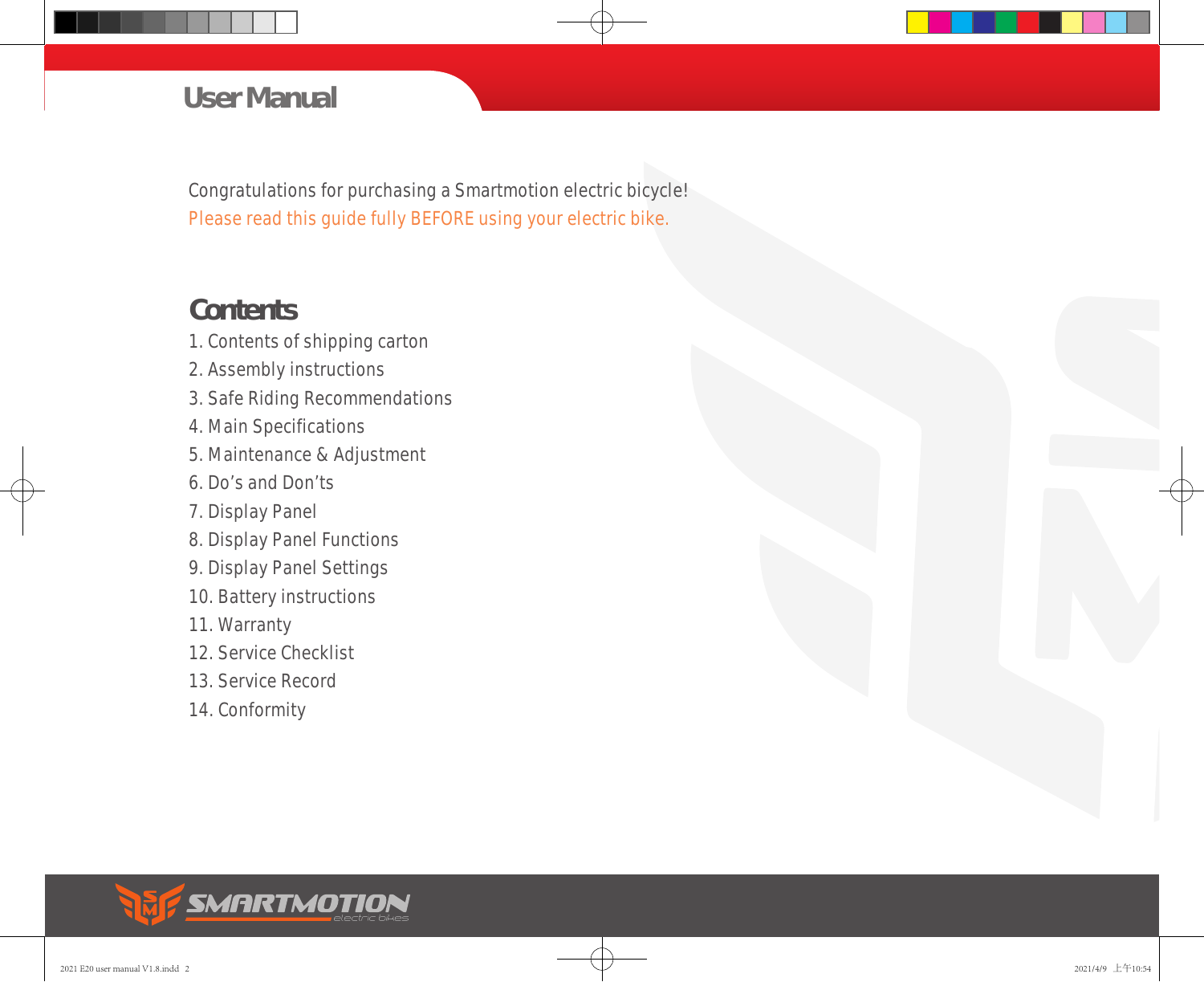

In the **e20** box you will find the following items:

- 1. SmartMotion e20 electric bicycle
- 2. Battery charger
- 3. 2X Pedals
- 4. 2X keys for battery lock
- 5. Bike Protective Cover





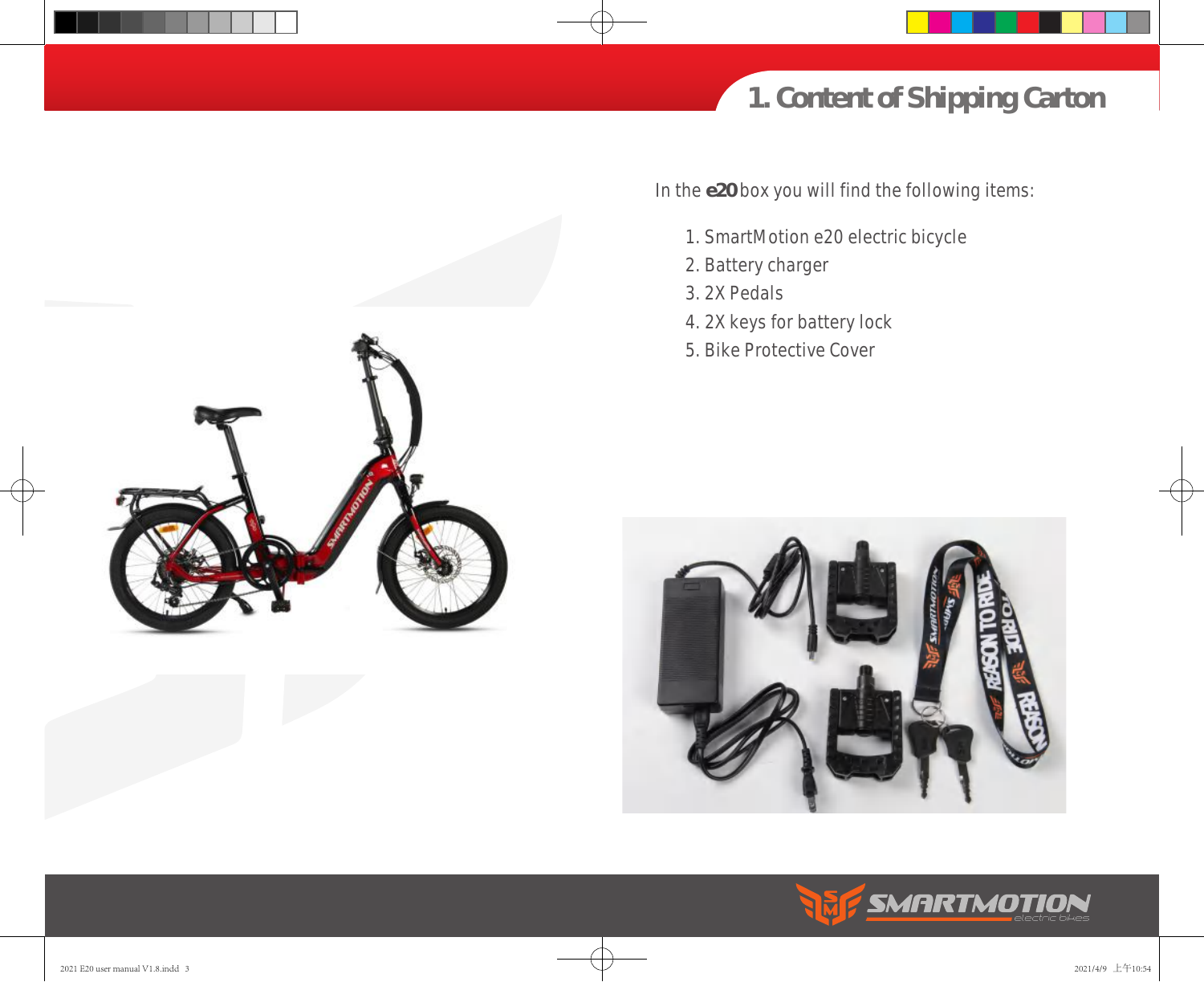*It is highly recommended that a trained and qualified mechanic assembles your bike. Your bike assembled in the carton, but the following steps must be taken to ensure it it ready.* 

#### *To Prepare*

We recommend that you familiarise yourself with the bike parts before assembling. Gather all required tools. Be sure to work in a clean, dry space with plenty of room. You might wish to lay down a tarpaulin or old blanket to protect the bike during assembly. You may find it helpful to stand the bike frame on a block or sturdy box under the battery housing to work with it in an upright position. Please watch the balance when installing wheels.



#### *1. Unpack*

**a.** Carefully lift the electric bike and accessories out from the carton (two people recommended for this task). Remove the protective fabric cover.

**b**. Cut the tape and remove the protective cardboard packaging from the bike.







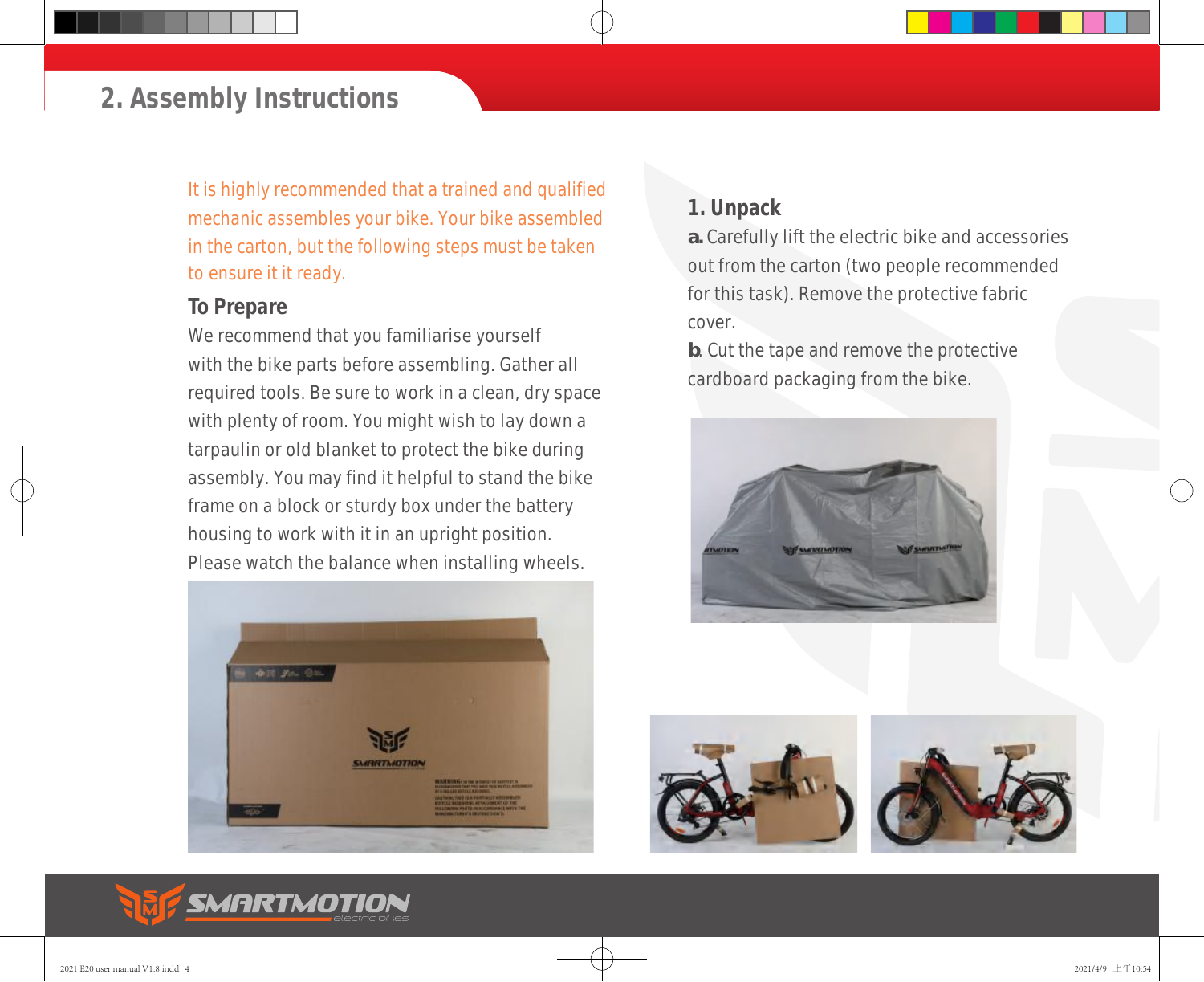#### *2. Handlebar Setup*

**a.** The handlebar stem is rotated to fit in the box, loosen the top cap screw and stem clamp screw with an allen key to allow the stem to rotate while holding the front wheel.



**b.** Carefully unfold the handlebar stem post up into its vertical position, Rotate the handlebars to sit perpendicular to the front wheel. Once satisfied the bars are correctly aligned, fold the bars down(without twisting) and retighten the stem screws.





**c.** Once tight, unfold the handle bar again and secure with the QR lever against the stem post. **d.** Finally rotate the plastic safety lock ring until it engages and locks the alloy lock lever closed.



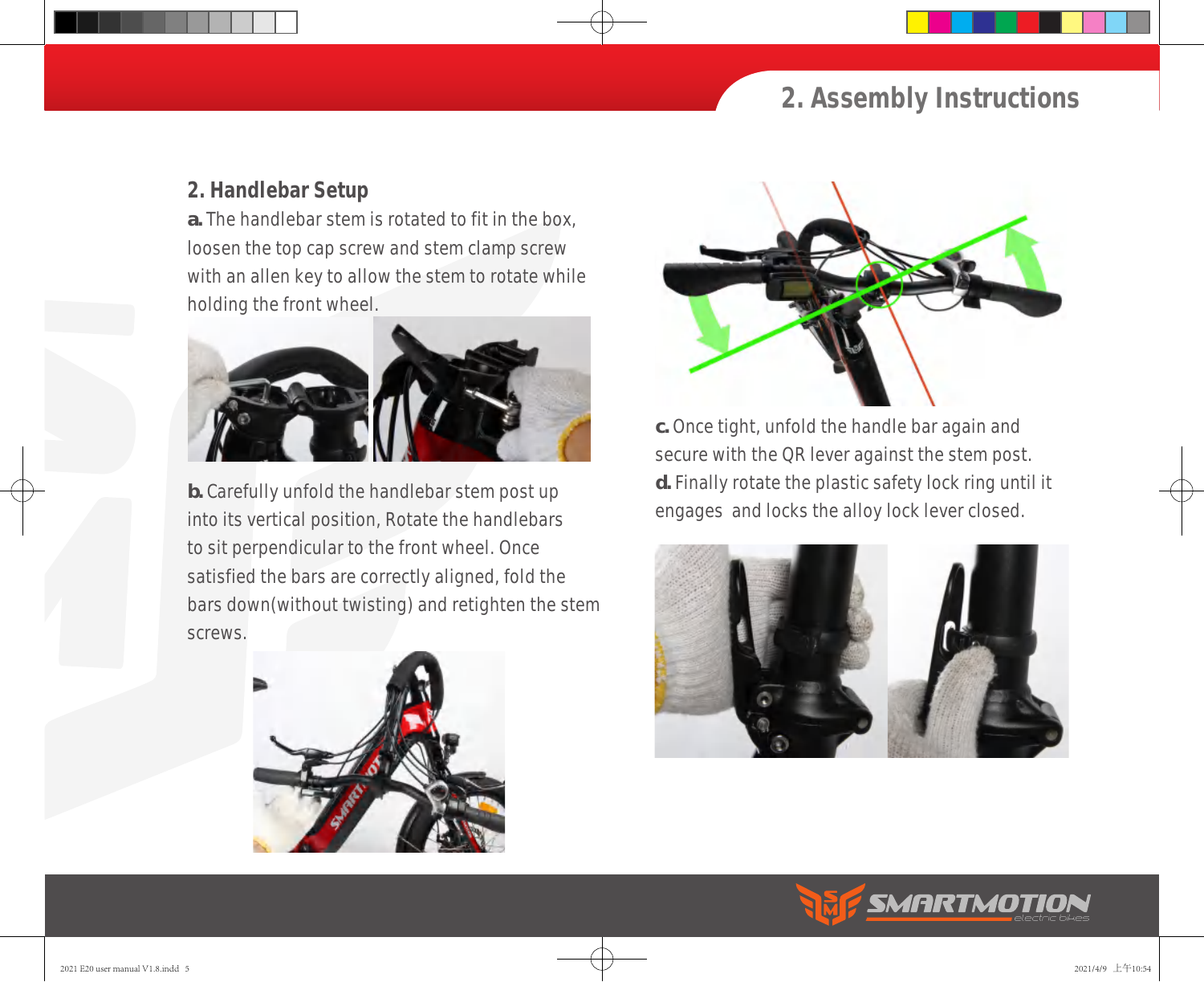**e.** Adjust the vertical height of handlebar by releasing the quick release lever on the midsection, and lifting the bars to the desired height. **g.** Lock the quick release lever firmly down of the stem post.





**h.** Adjust the handlebar horizontal angle as required by lifting up the handlebar stem quick release lever, then twist the handle bar to the correct angle and firmly press the quick release lever down again to lock.





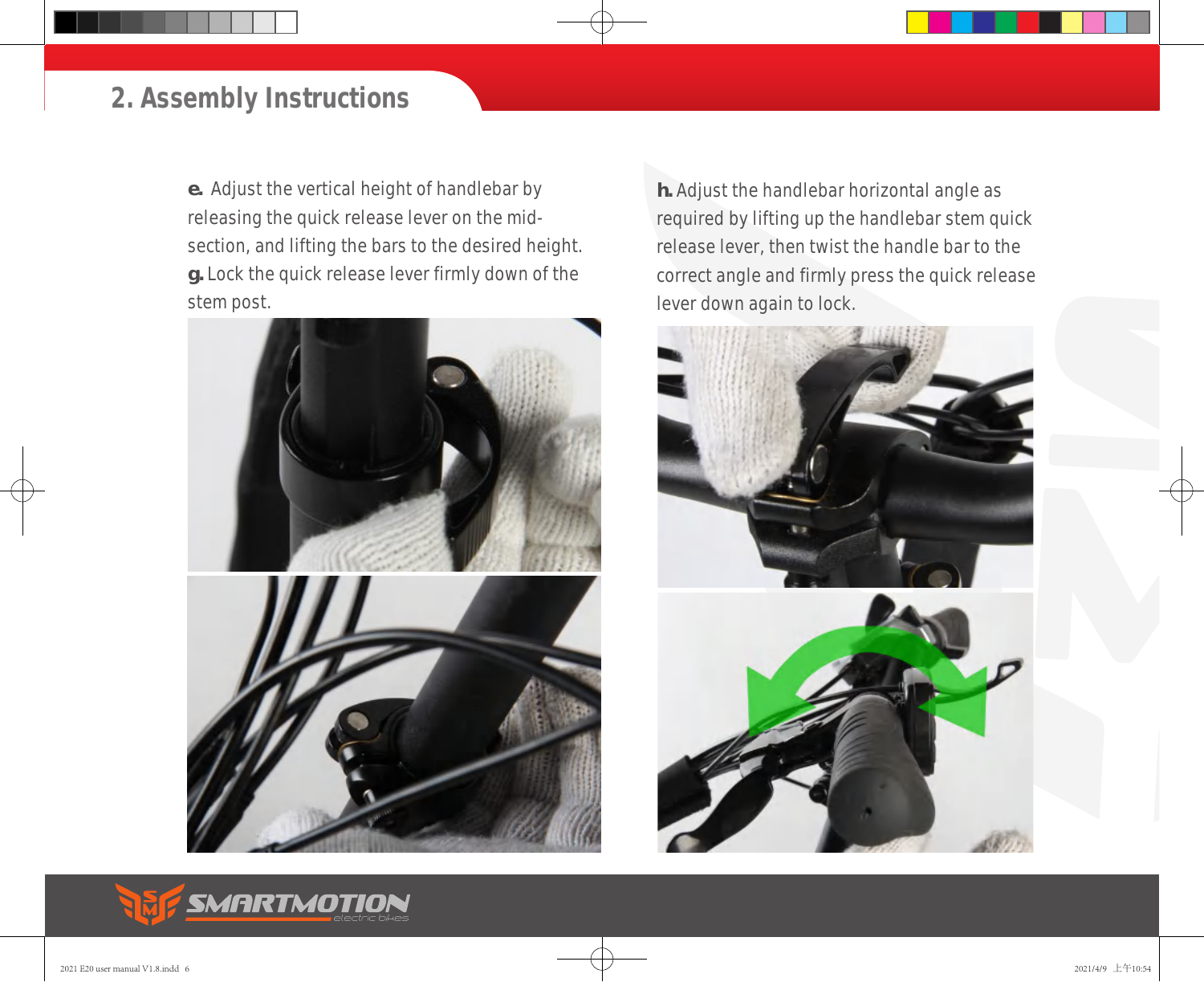**i.** Individually adjust the position and angles of brake and shift levers, display, throttle and grips to your presonal preference. Tighten bolts securely. Ensure other components do not interfere with operation of all levers.











#### *3. Pedals*

Attach the foldable pedals to the cranks, paying attention to the "L" or "R" marked on the pedal axles. Screw in the L pedal counter-clockwise into the left crank, and the R pedal clockwise into the right crank. Tighten with a 15mm spanner. See wellgo instructions for full details.





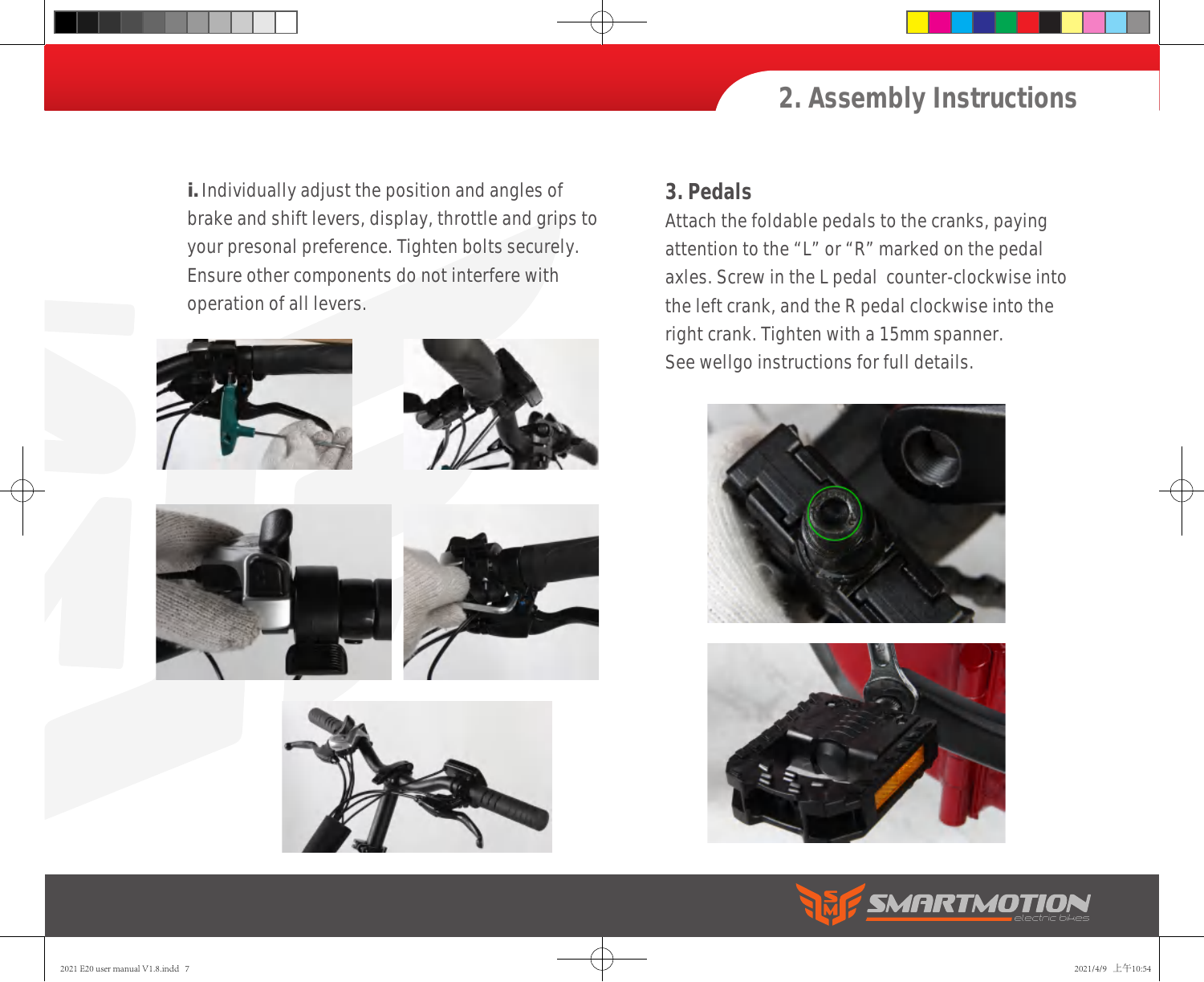#### *4. Seat*

Release the seat post clamp lever and set the seat post height to the position which is suitable for you to comfortably reach the ground when you are sitting on the bike, then refasten the seat post clamp. The maximum height MUST be within the max height markings on the seatpost.



#### *5. Folding and unfolding*

Your smartmotion bike has a two stage release lever for the frame hinge.

**Folding.** To release the main lever, slide the small safety catch across before releasing the main lever. The frame can then be folded.



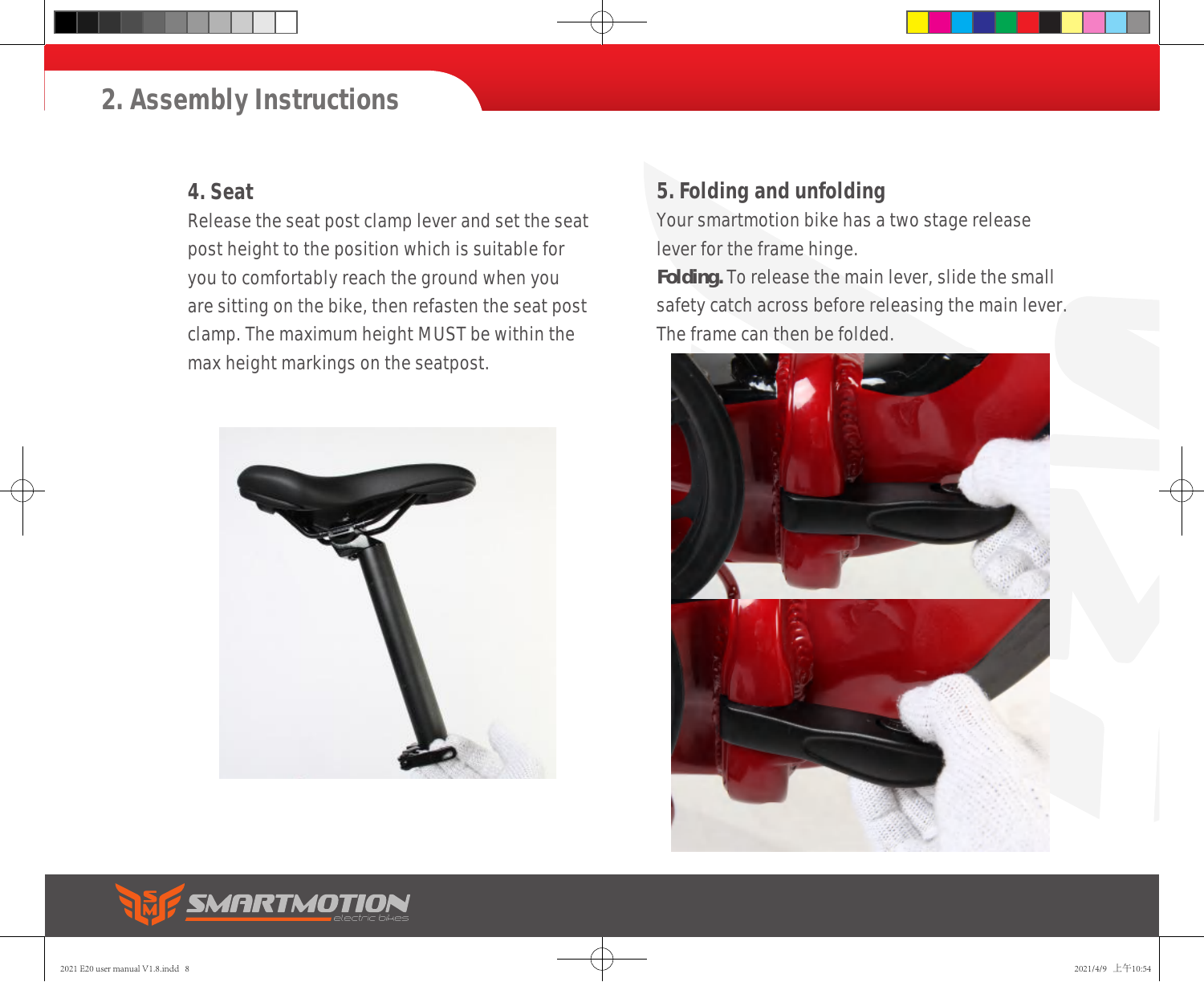

**Unfolding:** Unfold the main frame until the hinge joint is fully closed and lock it by pushing alloy lock lever until it clamps against the frame. Ensure the Saftey catch clicks into position and the lever cannot open.



**Handlebars:** Handlebars can be folded and height adjusted for transport/storage as per initial setup instructions, using the two quick release levers. Ensure levers are secure and safety catches are in place before use.



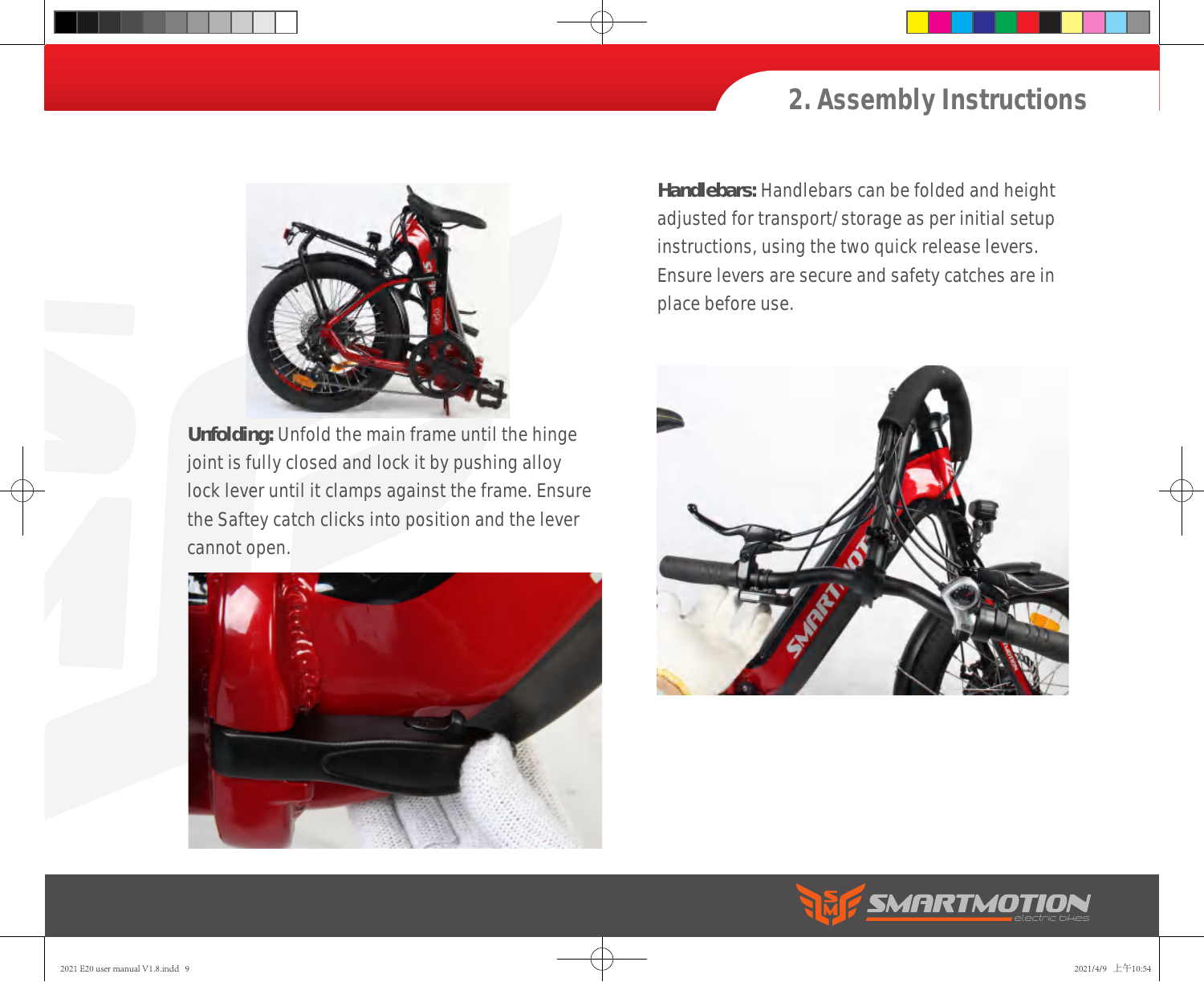#### *3. Safe Riding Recommendations*

1. Please observe traffic regulations, and don't lend your bicycle to anyone who is unfamiliar with it. The bicycle can legally only be used on the road by a person aged 14 years or over.

2. If you are in a country where wearing a cycle helmet is not compulsory, we still strongly advise you to always wear one. If you are unfamiliar with cycling, we also advise you to attend a cycle proficiency course prior to using it, or gain advice from your local SmartMotion dealer. Your eUrban is not a toy and should be considered a serious mode of transport.

3. As with all bicycles it is important that you stay within safe limits. If you feel you are traveling too quickly for the road conditions you probably are, so slow down! High speed will increase forces in the case of an accident and increase the possibility of injury.

4. Test your brakes prior to using the bike every time you use it and remember the bike will not stop as quickly in wet or icy conditions as it would on a dry road.

5. Check the tyres, rims, pedals, stem, cables, chain, etc for general condition regularly.

6. A rider is very difficult for motorists and pedestrians to see at dusk, at night, or at other times of poor visibility. If you must ride under these conditions, check and be sure you comply with all local laws about night riding; follow the rules of the road. Take the following additional precautions: make sure that your bicycle is equipped with correctly positioned and securely mounted reflectors, wear light-colored, reflective clothing and or accessories (any reflective device or light source that moves will help you get the attention of approaching motorists, pedestrians and other traffic). Make sure your clothing or anything else you are carrying on your bicycle doesn't obstruct a reflector or light. Ride slowly when conditions demand you to do so.

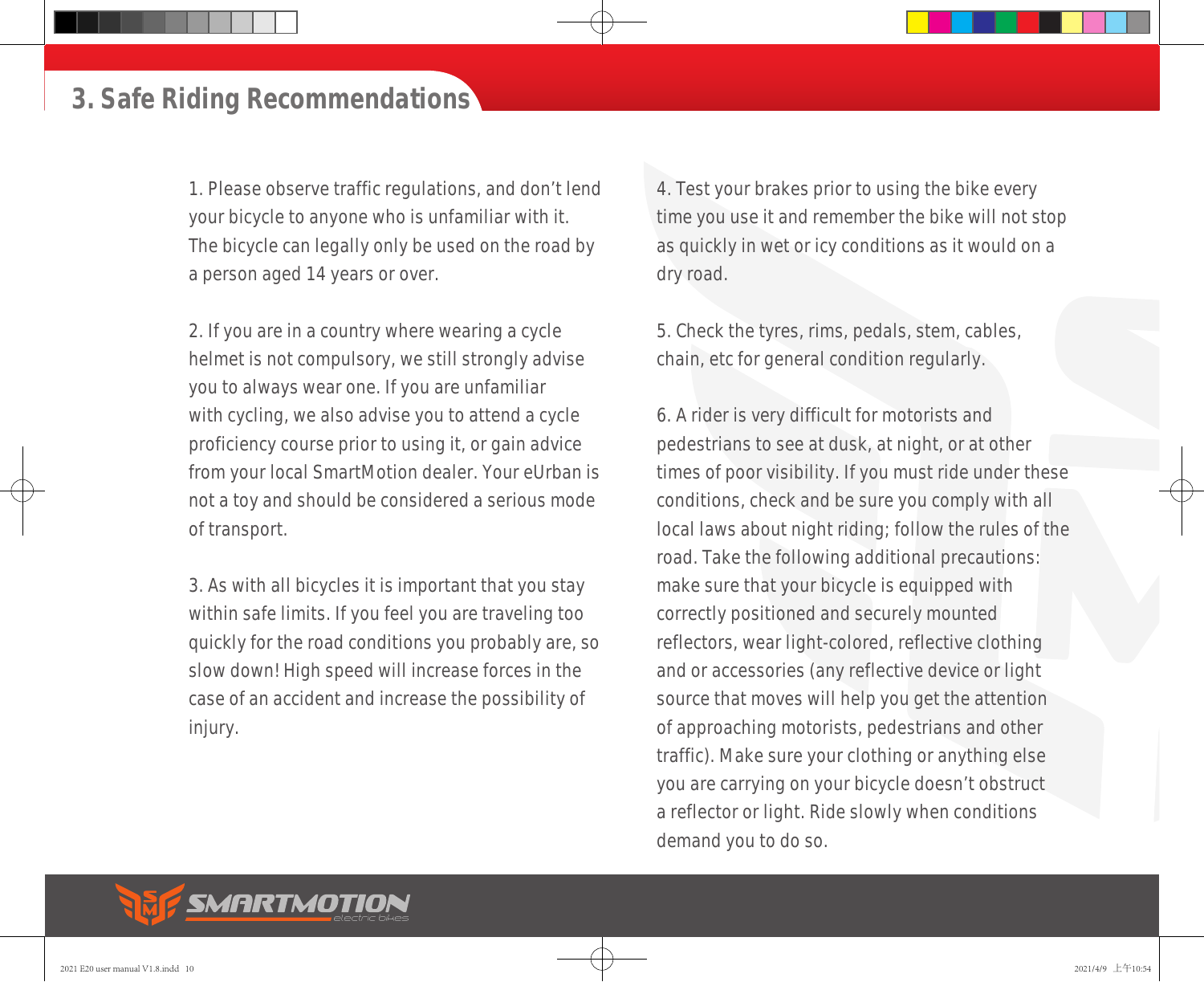#### *3. Safe Riding Recommendations*

7. If a rear child seat is fitted, before putting your child in, read the full safety instructions of the seat manual to check seat is installed correctly and child is fastened properly.

8. You must not leave the bike unattended or use the kickstand to stand the bike without your support when a child is in the rear seat as the bike could tip over and cause serious injury.

*9. Your bicycle must be returned to your servicing dealer or bicycle/motorcycle mechanic after one month or 200km of riding (which ever comes first) to re-tension the spokes. Then every six months or 1000km (which ever comes first) for a general service and thorough inspection. Failure to do this can void your warranty due to unnecessary wear.* 

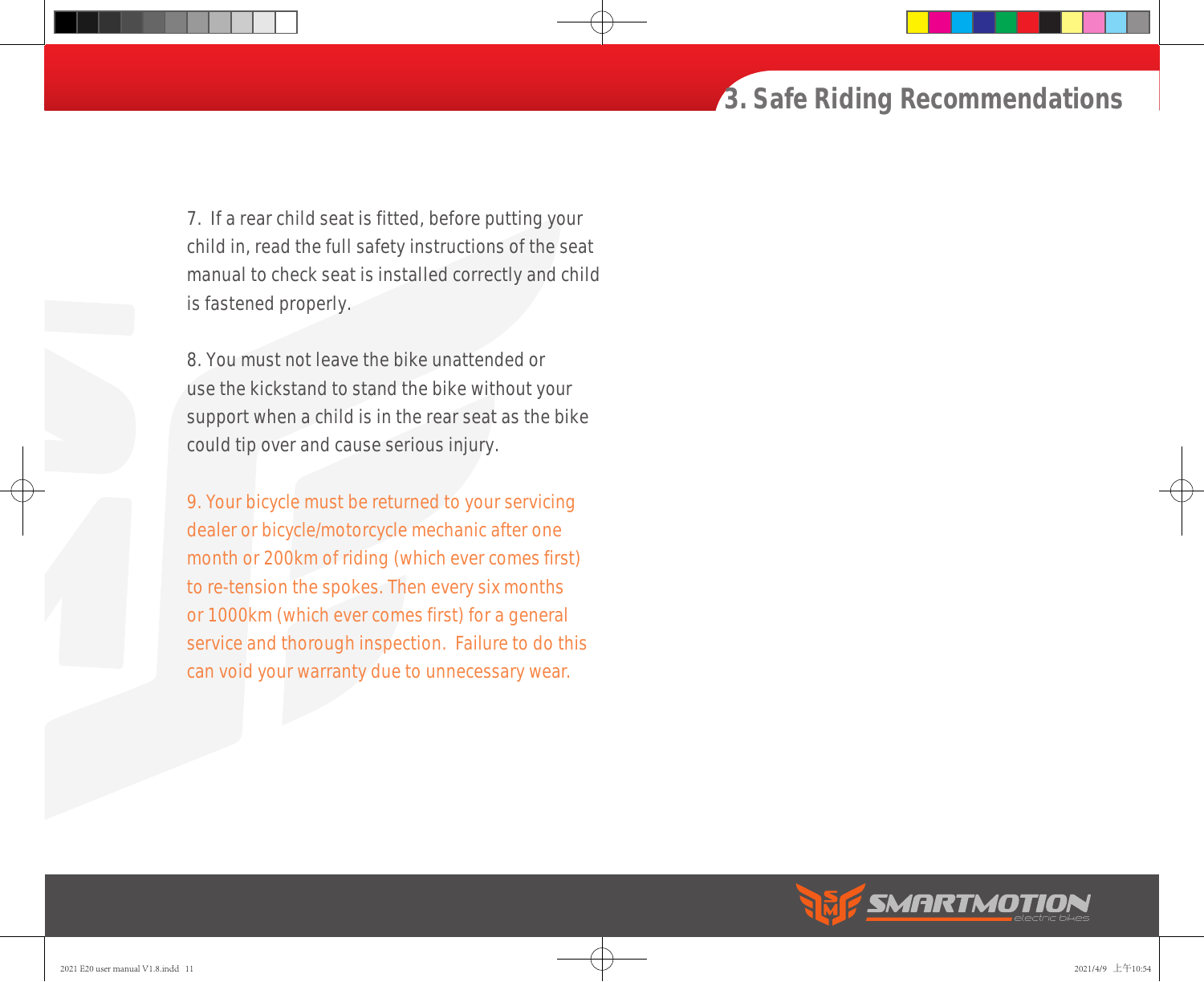#### *3. Safe Riding Recommendations*

#### *Pre-ride Checklist*

- □ Please make sure the brake lever sequence is correct for your country before riding. In UK, NZ and Australia the left brake lever is for rear brake and the right brake is for the front brake. In all other countries it is the other way: left for front, right for rear.
- $\Box$  Check the tyres for any visible damage.
- $\Box$  Check tyre pressures are 40-60psi, and adjust if necessary.
- □ Check for any loose nuts, bolts, or fixings.
- □ Check brake functions, cable tension, pad clearance, etc.
- □ Check all electronic functions are ok (functions detailed later in this manual).
- $\Box$  Check the reflectors are in place and the lights are working (detailed later in manual).

#### *Torque Settings*

*Check bolts are tightened according to the following recommendations before you set off for the first time.* 

| a. Seat pillar clamp nut/bolt | 5N.M-8N.M |
|-------------------------------|-----------|
| b. Brake cable anchor bolt    | 5N.M      |
| c. Brake centre bolt          | 11N.M     |
| d. Seat angle clamp bolt      | 24N.M     |

| e. Crank axle nuts       | R:42N.M        |
|--------------------------|----------------|
|                          | L: 46N.M       |
| f. Gear shifter nuts     | 4N.M           |
| g. Rear carrier nuts     | 8N.M           |
| h. Mudguard bracket nuts | 8N.M           |
| i. Handle bar clamp nut  | 17-20N.M       |
| j. Quill stem bolt       | 19N.M          |
| k. Seat tube clamp nut   | $4 - 7N$ . $M$ |
| I. Rear wheel axle nuts  | 40-45N.M       |
|                          |                |

m. Quick release front axle. Measured torque not typically used. Common i ndustry practice is resistance at lever half way through swing from open to fully closed.

For all other nuts, the torque depends on the nut diameter: M4 2.5-4.0N.M M5 4.0-6.0N.M

| IVIJ. | $H. U$ -U.UIV.IVI |
|-------|-------------------|
| M6    | $6.0 - 7.5 N.M$   |

*Note: make sure axle nuts are always done up tight on both wheels as connections to the motor and the dropouts can be damaged due to the axle spinning.*

## SMARTMOTION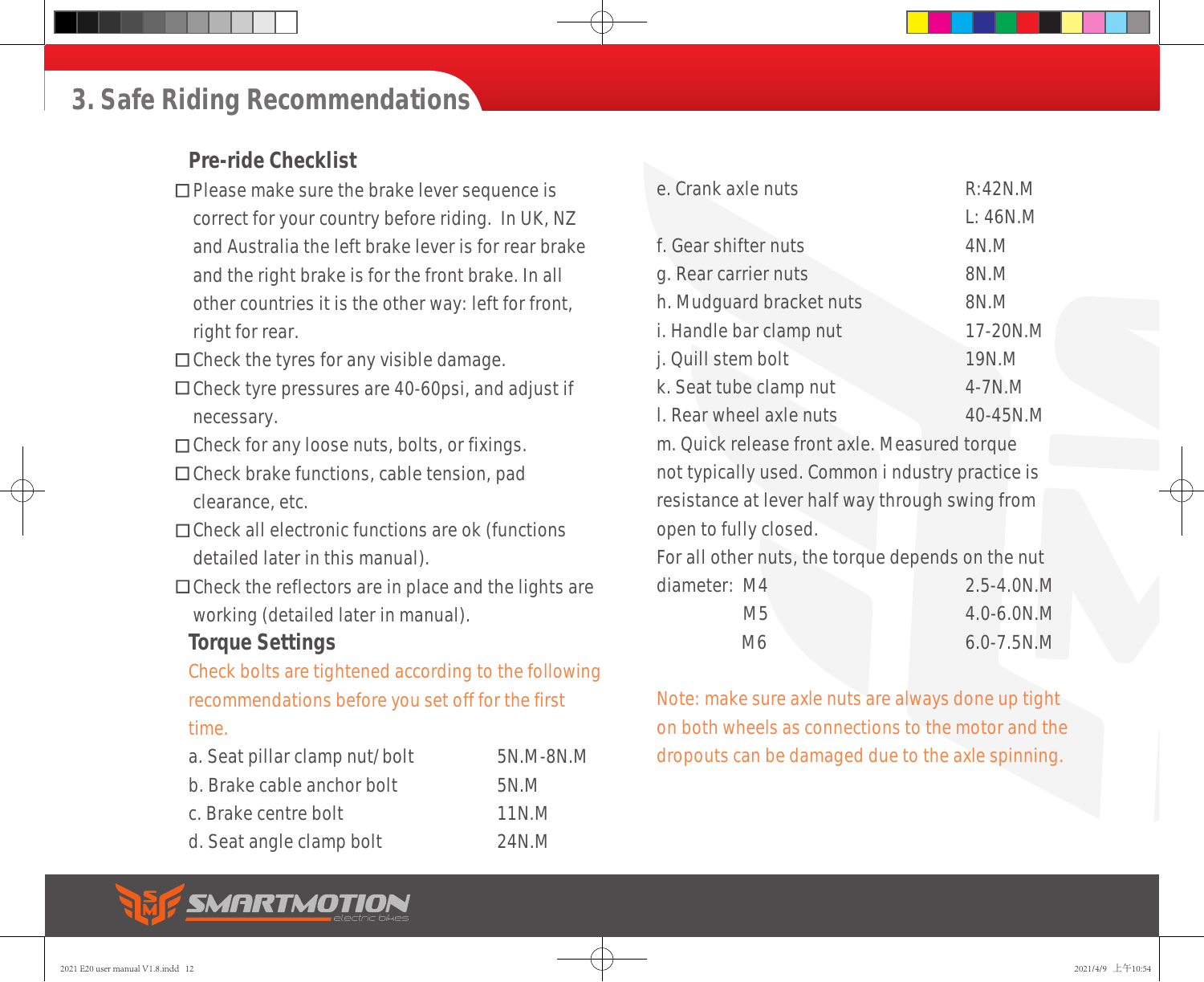## *4. Main Specifications*

| الككا                    | <b>BATTERY</b>       | In-tube 36V 11.6Ah 417Wh LG advanced lithium ion battery.                                                         |
|--------------------------|----------------------|-------------------------------------------------------------------------------------------------------------------|
|                          |                      | Superior weather proofing.                                                                                        |
|                          | <b>RACK</b>          | Alloy.                                                                                                            |
|                          | <b>BRAKE</b>         | Front and rear disc brakes.                                                                                       |
| (@)                      | <b>GEARS</b>         | Shimano 7 speed, 14-28T cassette.                                                                                 |
| ₩                        | <b>CHAINWHEEL</b>    | Alloy 48T                                                                                                         |
|                          | <b>FRAME</b>         | Alloy folding frame and foldable pedals.                                                                          |
|                          | <b>HANDLE BAR</b>    | Alloy, 600mm wide. Height adjustable folding handle bars for relaxed,                                             |
|                          |                      | upright ride posture                                                                                              |
|                          | <b>MUDGUARD</b>      | Polypropylene guards with heavy duty stays.                                                                       |
|                          | <b>TYRE</b>          | Innova IA-2128 specific for ebike 33TPI 1101# 20"*2.0 BK<br>1.2MM tube PWT A/V 48MM(STANDARD PRESSURE 241-414KPA) |
|                          | <b>RIM</b>           | Alloy double wall rims.                                                                                           |
|                          | <b>SEAT</b>          | Velo comfort seat.                                                                                                |
| ECD                      | <b>DISPLAY PANEL</b> | LCD console with 5 level Pedal assist.                                                                            |
| <b>KZH</b>               | <b>MOTOR</b>         | Lightweight high speed brushless 250W                                                                             |
| $\mathsf{I} \mathcal{N}$ | <b>CONTROLLER</b>    | <b>Sine Wave</b>                                                                                                  |
| Œ                        | <b>LIGHTING</b>      | Integrated Buchel lighting system.                                                                                |
|                          | <b>-CHARGER</b>      | 42V 2A                                                                                                            |
|                          | $\leftarrow$ CABLES  | Marine-rated cable plugs.                                                                                         |
| L                        | <b>WARRANTY</b>      | 2 year warranty on battery and motor, 3 years on frame, 12 months<br>other parts.                                 |
| استرست                   | <b>DIMENSIONS</b>    | Folded: 88cm (L) x 73cm (H) x 42cm (W).                                                                           |

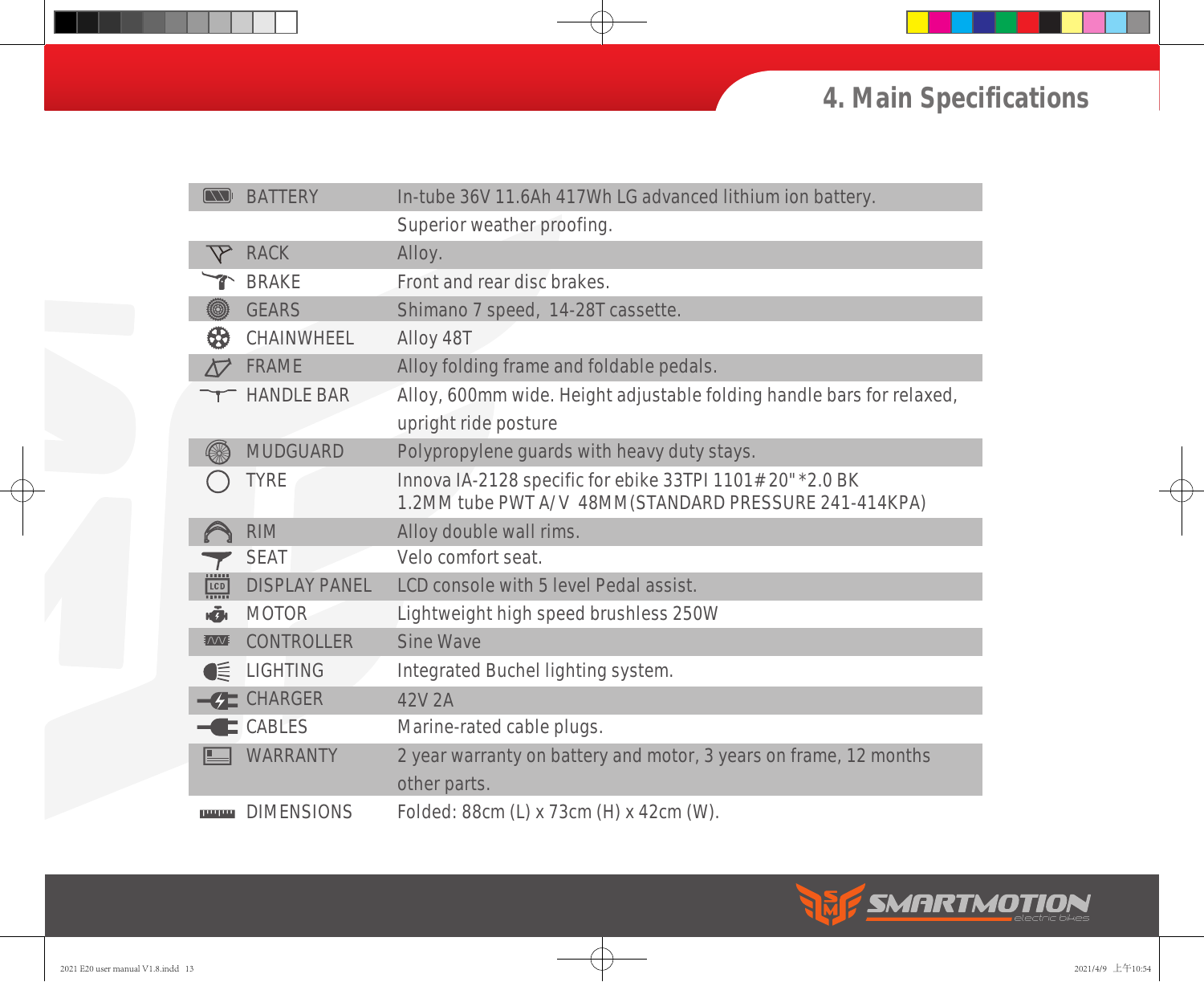#### *5. Maintenance & Adjustment*

#### *1. Gear Adjustment*

Adjust the cable tension using the shift cable clamp to align guide pulley with the centre of the cogs (setting this in gear 3 or 4 is easiest). **Low adjustment:** In 1st gear check and if necessary, turn the L adjustment screw so that the guide pulley moves to a position directly in line with the largest (1st gear) sprocket.

**High adjustment:** turn the crank arm while gear shifting the derailleur to move the derailleur to the top gear position, and then check and if necessary, turn the H adjustment screw to adjust so that the guide pulley is in line with the outer line of the smallest sprocket when looking from the rear. Turn the crank arm to set the derailleur to the low position.



#### *2. Brakes*

Brakes should be firm and provide good stopping power. It is important to regularly adjust brakes as the pads wear (recommended yearly or if brakes feel soft and spongy). Failure to do so may compromise safety and cause damage to components.

#### *2.1 Pad Wear*

Ensure there is sufficient brake pad(Min 2.5mm including backing plate), replace the pad set as required.



#### *2.2 Caliper adjustment*

 Loosen(do not remove) the two M6 bolts holding the caliper onto the mounting bracket. The caliper can then slide from side to side.

w/New Pad

Adjust the caliper position so the moving pad (outside), is as close to the caliper as possible (approx 0.3mm) without rubbing on the rotor (spin the wheel to check). Then re-tighten the two

## SMARTMOTION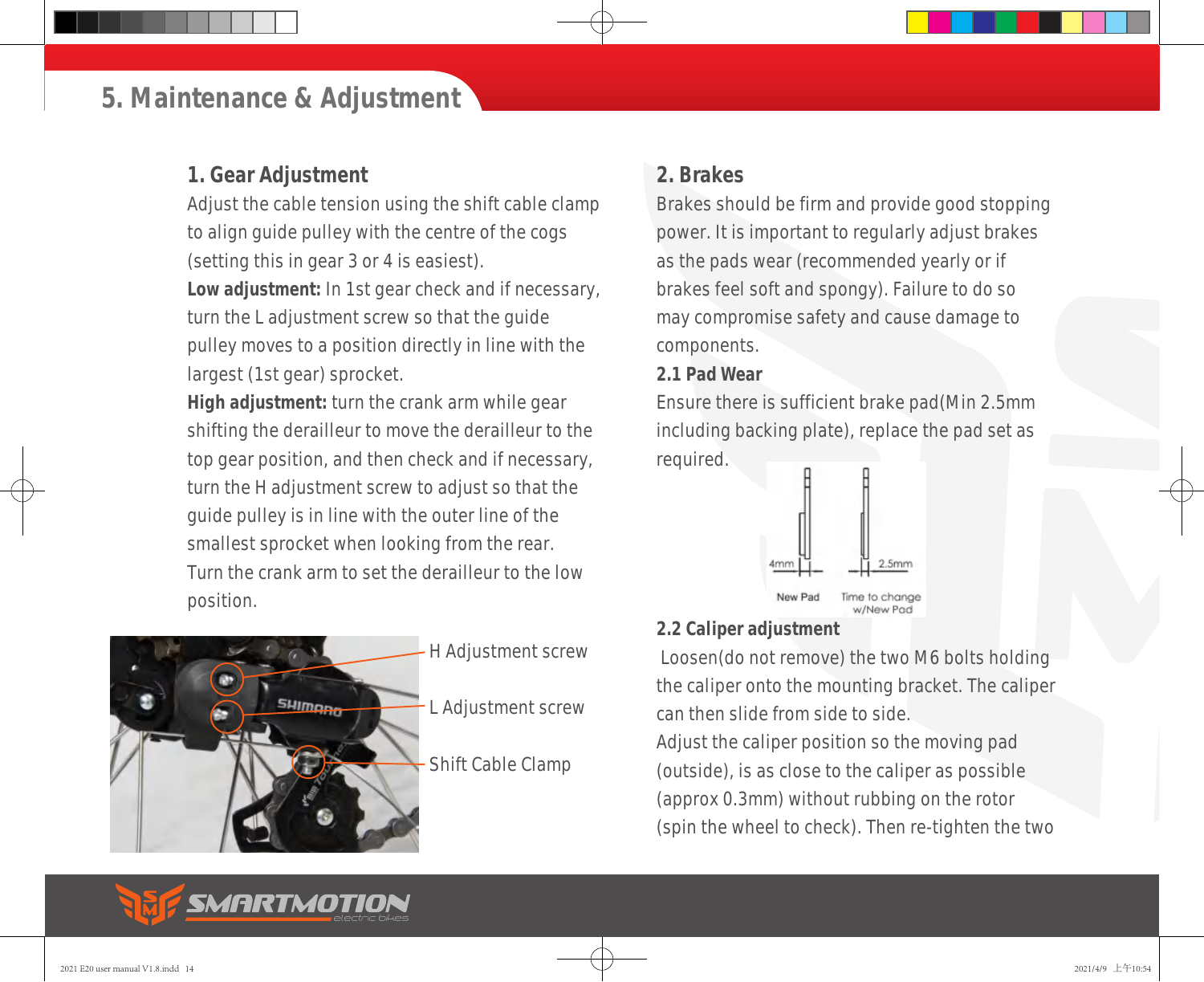#### caliper mounting bolts, alternating until they are *3. Bike setup*

both tight. Spin the wheel to make sure there is no rubbing on any point on the rotor.

#### *2.2 Inner Pad adjustment*

Set the position of the inside stationary pad so the disc is centred. On the back(wheel side) of the rotor, there is a nut that can be turned to move the pad in or out. Turn it clockwise to the pad closer to the rotor. Adjust this pad to sit the same distance from the rotor than the opposing pad (0.3mm). Test the brake lever, the pads should firmly clamp the rotor before the lever reaches the grip, readjust both pads closer if it does not.

# *5. Maintenance & Adjustment*

It is important to set up your bicycle up for both safety and comfort, failure to do say may result in

fatigue or injury.

Set the seat height:

Sit on the saddle

Place the heel of your foot flat on the pedal (with crank in the lowest position)

Adjust the seat height so your leg is fully straight. Once height is set, move your foot so the pedal is under the ball of your foot, check that your leg has a slight bend at the knee.

Important! Do not extend the seatpost past the Minimum insertion mark. Doing so may result in frame/post failure. Serious injury may be caused. If in doubt contact your local Smartmotion retailer for advice.

Tyre pressure:

Check tyre pressure before every ride. Ensure pressure is kept between the limits found printed on the side wall of the tyre.

**SMARTMOTIO** 



PAd adjus

#### *2.3 Cable adjustment*

Fine adjustment can be made using the barrel adjustment on the caliper. However this must NOT be used to compensate for pad wear.



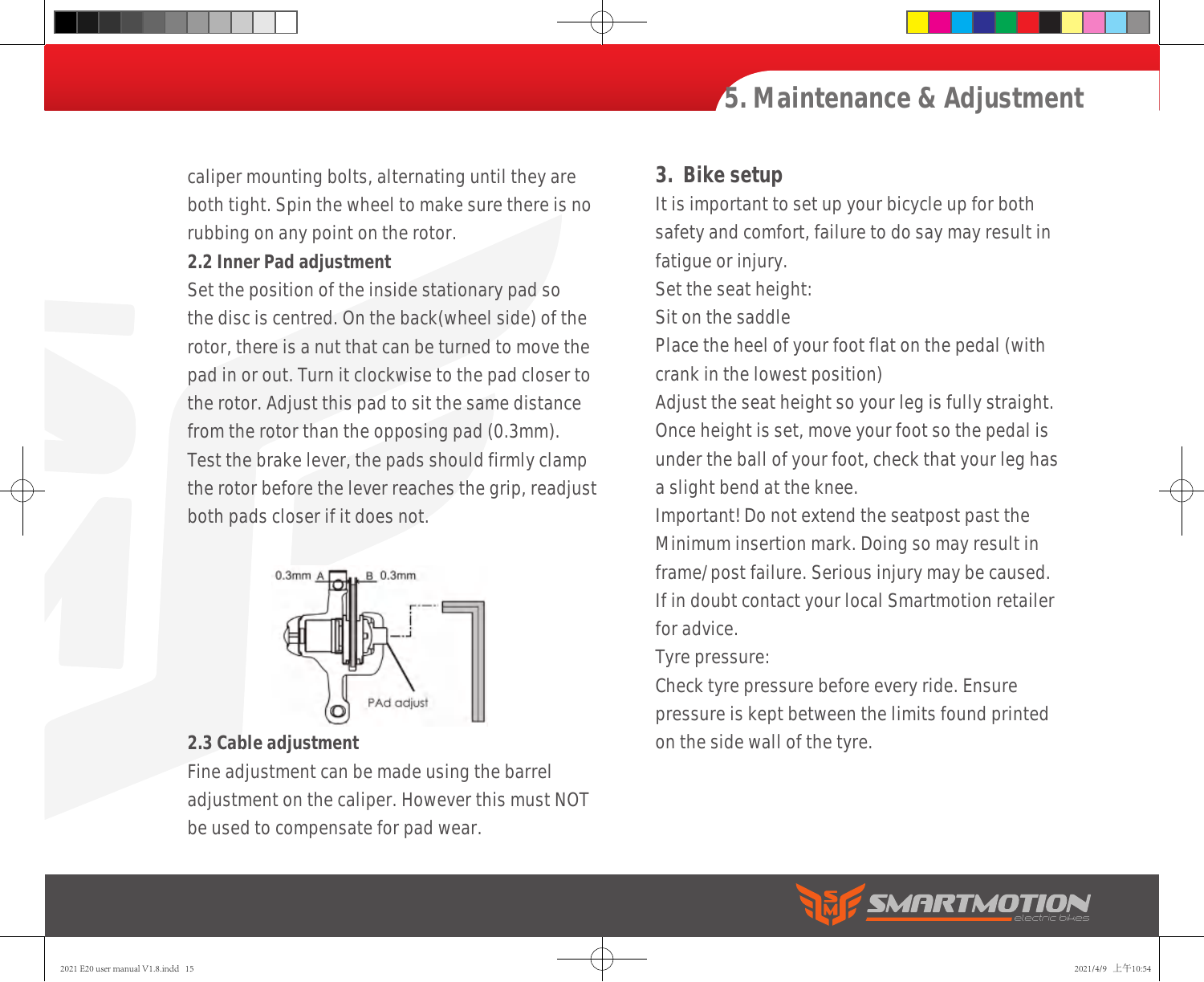#### *5. Maintenance & Adjustment*

#### *4. Lubrication*

Once a month lubricate all pivot points on your derailleur and the derailleur pulleys with suitable chain lube.

Every three months lubricate the brake lever pivots, gears, cables and chain with suitable oil.

#### *5. Storage*

While your bike has been designed to withstand the elements, long term exposure can cause issues. Store your bike dry, indoors where possible, especially in coastal/high salt areas. Use the supplied cover if storing outdoors.

#### *6. Cleaning your electric bike*

Warm soapy water and a cloth can be used to clean the frame of your bike, but care must be taken not to immerse any of the electrical components; they are rainproof but cannot be immersed in water. The motor can be cleaned with a soapy cloth, but also must not be immersed in water. The battery can be cleaned with a damp cloth, then dried afterwards. Note: in salty conditions it is essential to clean and lube your bike regularly.

#### *7. Other Maintenance*

Your bicycle must be returned to your servicing dealer or bicycle/motorcycle mechanic after one month or 200km of riding (which ever comes first) to re-tension the spokes. Then every six months or 1000km (which ever comes first) for a general service and thorough inspection. Failure to do this can void your warranty due to unnecessary wear and tear.

Excluding the electric drive aspect, your Smartmotion bicycle is a regular bicycle, with regular components. Your dealer will be able to explain to you the general care and maintenance of the normal bicycle components. You should pop your bike in for a check-up after about a month's use as new gear and brake cables will stretch, then every 6 months after that.

The electric drive system is maintenance free and has self-diagnostic codes that will be displayed on the LCD console (detailed later in this user guide) should anything go wrong. Again, speak to your dealer should any issues arise.

## *MARTMOTION*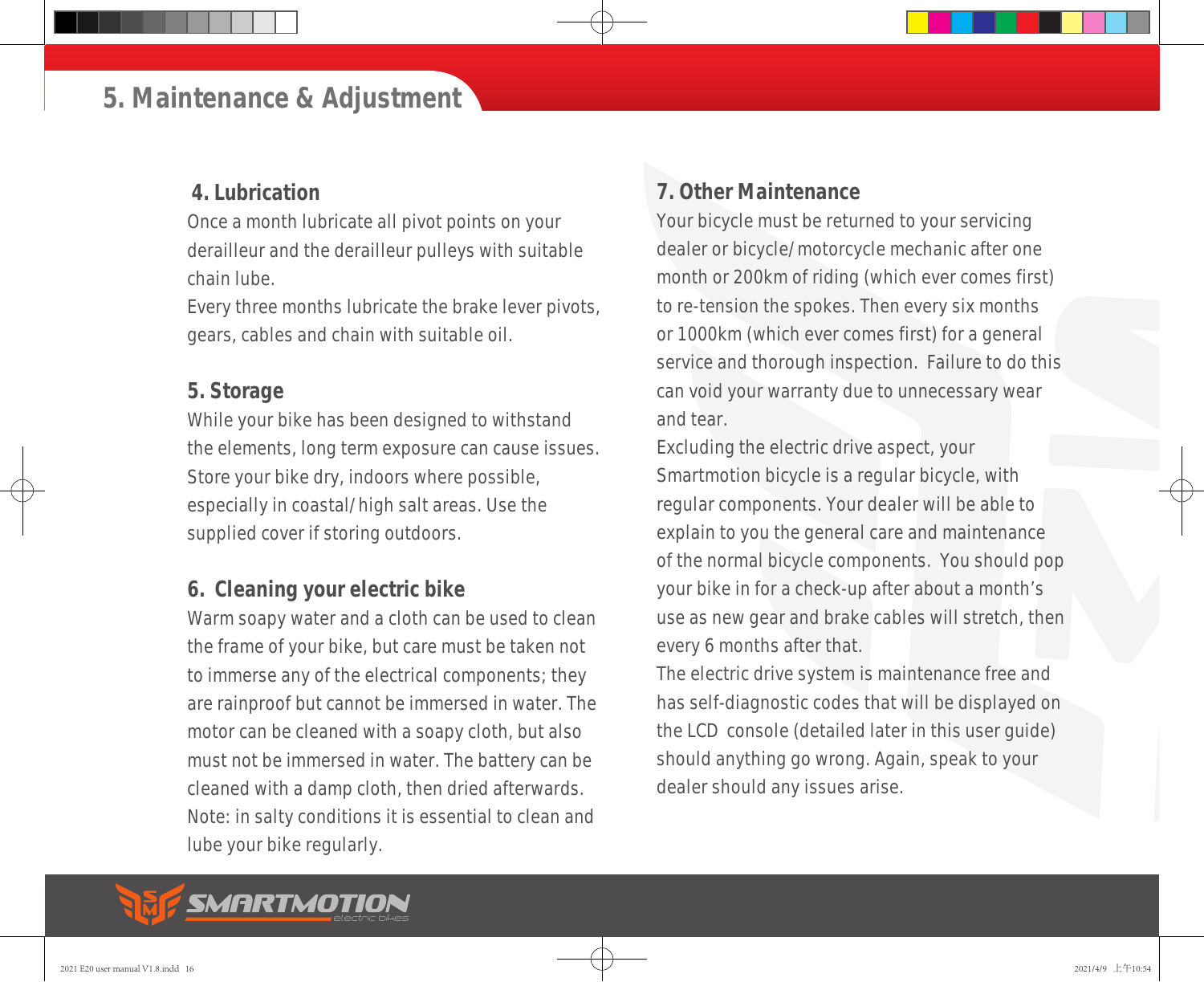#### *6. Do's and Don'ts*

- Do treat your ebike like any bicycle you would want to last well… keep it stored somewhere secure and away from the weather elements.
- X Don't treat your ebike as a dirt-bike! The motor and battery are weather proof, but not water-tight. It is ok in rain, but not to ford streams, etc!
- **X** Never take your ebike on the beach as salt water and sand will drastically shorten the lifespan of many of the ebike's components (motor, gears, wiring connections, etc).
	- *Note: Your warranty is void if evidence of salt, sand, or water damage are present within the compo Important: If you live very close to the sea, you should keep your bike indoors when not in use. This will ensure the longevity of your ebike and its subcomponents and will help streamline maintenance and care duties.*
- damage the motor and controller. X Don't power up the throttle while the eBike is held stationary. Motor operation for more than a few seconds while the wheel is locked/stationary can

Important: Your bike will arrive with the battery partially charged. You should connect the battery to it's charger before using for the rst time. It's also best to fully use all of the battery capacity for it's rst use, and once per year thereafter, However "top-up" charging the battery between these intervals is ok.

- *load(on hills, etc), this is normal. Battery capacity Note: The Voltage Meter displayed on the LCD may represent lower values when the motor unit is under readings are most accurate when the bike is idle and not under load or use.*
- Do take extra care on the road as you will be travelling faster than you normally do on a bike and your bike is now power-assisted, so will behave differently.
- Do return your eike to the Smartmotion dealer where pruchased for service and maintenance.
- X Don't let others ride your eBike unless you have properly explained safe and appropriate use to them.
- X Don't use your charger outdoors. It is for indoor use only.

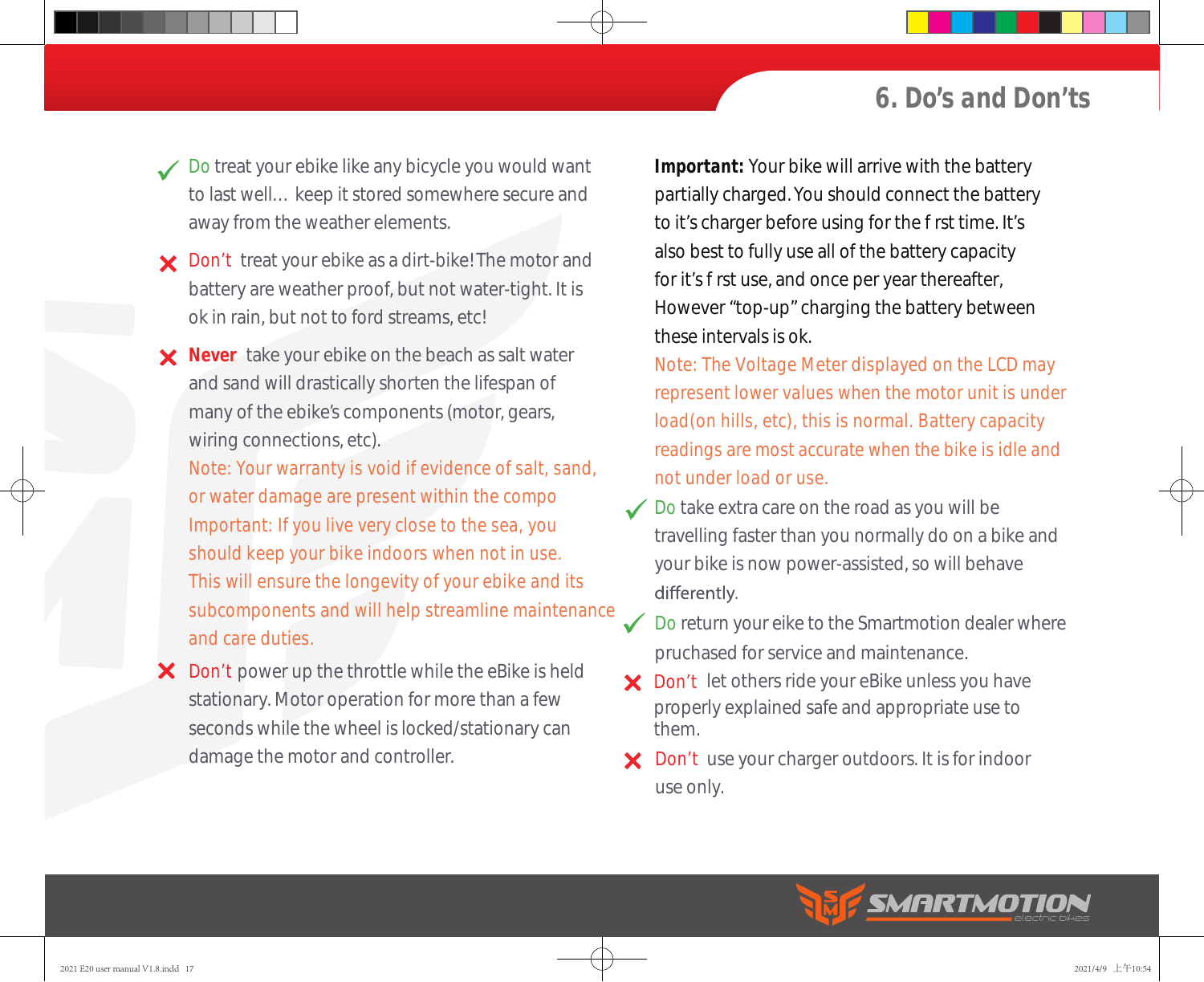#### *6. Do's and Don'ts*

- X Don't attempt to open the motor or battery should your system malfunction, or for any other reason. Anti-tampering labels are applied to both the motor and battery units and breakage of the seals will void the Limited Warranty
- Do make sure you charge the battery according to recommendatuons dound in the battery care guide.
- Do top up your battery where practical. Lithium batteries prefer shallow discharge patterns. Keeping your battery topped up between rides will prolong the life of your battery.
- Do disconnect your battery from the charger when it is charged. Leaving it connected permanently when not in use will shorten cell life.
- Always charge your Smartmotion battery in a safe and isolated space, away from combustibles and in a well-ventilated area. Ensure airfolw is available
- X Never leave a fully discharged battery uncharged for more than a week. Doing this causes irreparable damage to your battery and is a listed exclusion in the Limited Warranty.

X Don't leave your battery for more than 3 months without checking it's capacity and top-up charging it where needed.

*Note: A Smartmotion battery neglected for a prolonged period of time causes exponential voltage loss and associated cell damage. This will void the battery's 2-year warranty. It is to your advantage to properly care for your battery and is the most valuable component on your samrtmotion ebike.* 

Important: Ebike batteries can be dangerous! Lithium Ion batteries contain a vast amount of electrical and chemical energy which is stable within the scope of normal usage and care. Long-term deviation from the recommendations detailed in the Battery Care Guide can expose your battery and surrounding property to risk of combustion. While be taken by the owner to ensure that all associated risks are mitigated through careful and proper use. extremely unlikely that whis occurs, precautions must

## SMARTMOTION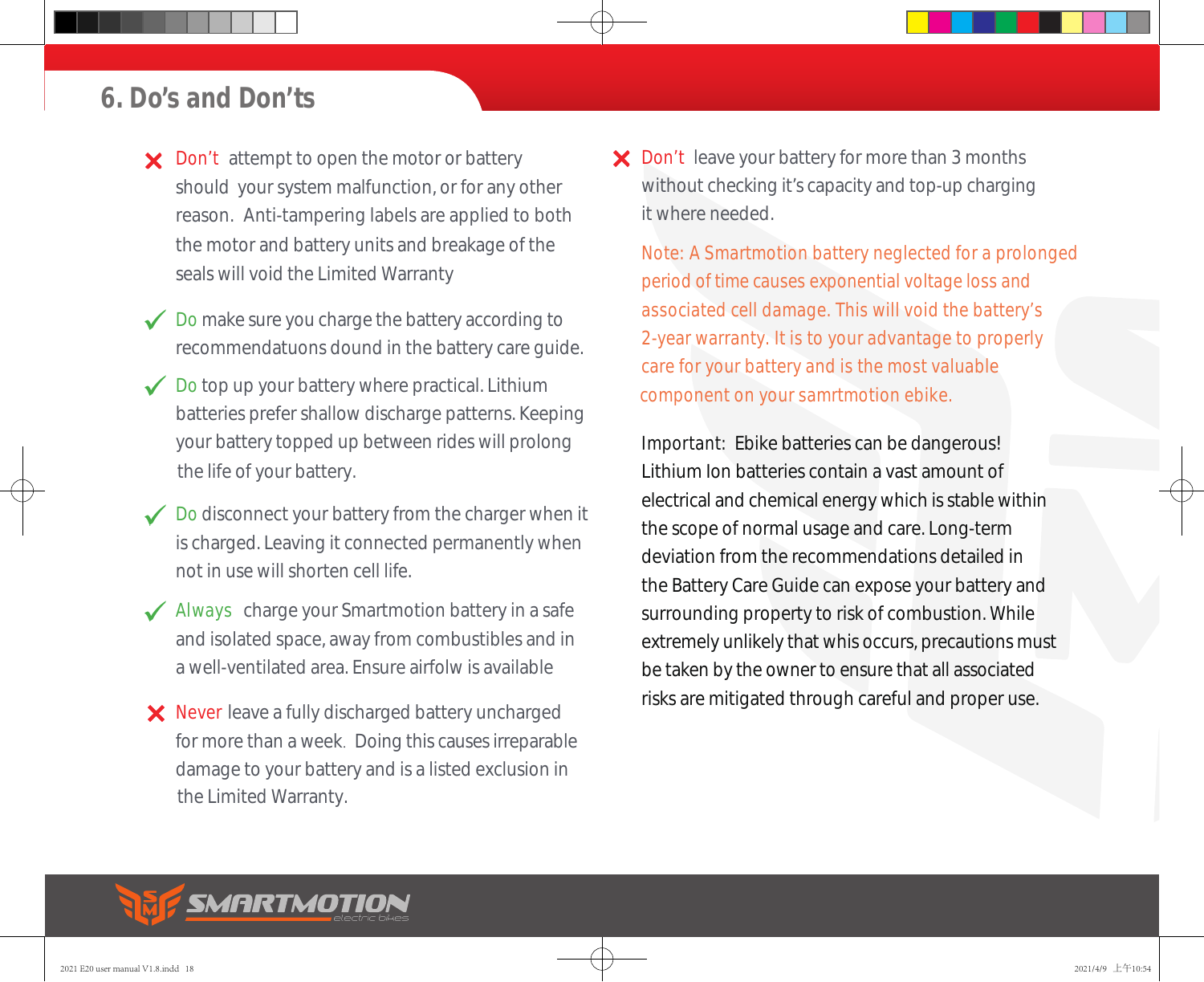*7. Display Panel*

| 1              | $\boldsymbol{\Delta}$   | <b>Up Button</b>                  |
|----------------|-------------------------|-----------------------------------|
| $\overline{2}$ | $\boxed{0}$             | <b>Power Button</b>               |
| 3              | $\overline{\mathbf{u}}$ | <b>Down Button</b>                |
| $\overline{4}$ | <b>ASSIST</b>           | <b>Power Assist Level</b>         |
| 5              | <b>777</b>              | <b>Battery Capacity indicator</b> |
| 6              | <b>CRUISE</b>           | <b>Cruise Function</b>            |
| $\overline{7}$ | <b>PAS</b>              | <b>Power-Assisted Function</b>    |
| 8              | <b>TM</b>               | <b>Single Trip Time</b>           |
|                | <b>TTM</b>              | <b>Total Trip Time</b>            |
| 9              | <b>THROTTLE</b>         | <b>Throttle Display</b>           |
| 10             | 头                       | 6Km/h Walk Mode                   |
| 11             | Km/h                    | Speed Unit - Km/h                 |
|                | <b>MPH</b>              | <b>Speed Unit - MPH</b>           |
|                | <b>MXS</b>              | <b>Max Speed</b>                  |
|                | <b>AVS</b>              | <b>Average Speed</b>              |
| 12             | <b>Km</b>               | Distance in Km                    |
|                | Mil                     | <b>Distance in Miles</b>          |
|                | <b>DST</b>              | Distance - Trip                   |
|                | <b>ODO</b>              | Distance - Total                  |
|                | VOL                     | <b>Battery Voltage</b>            |
| 13             | $\overline{O}$          | <b>Brake activated</b>            |
| 14             | ΞD                      | Backlight and headlight activated |



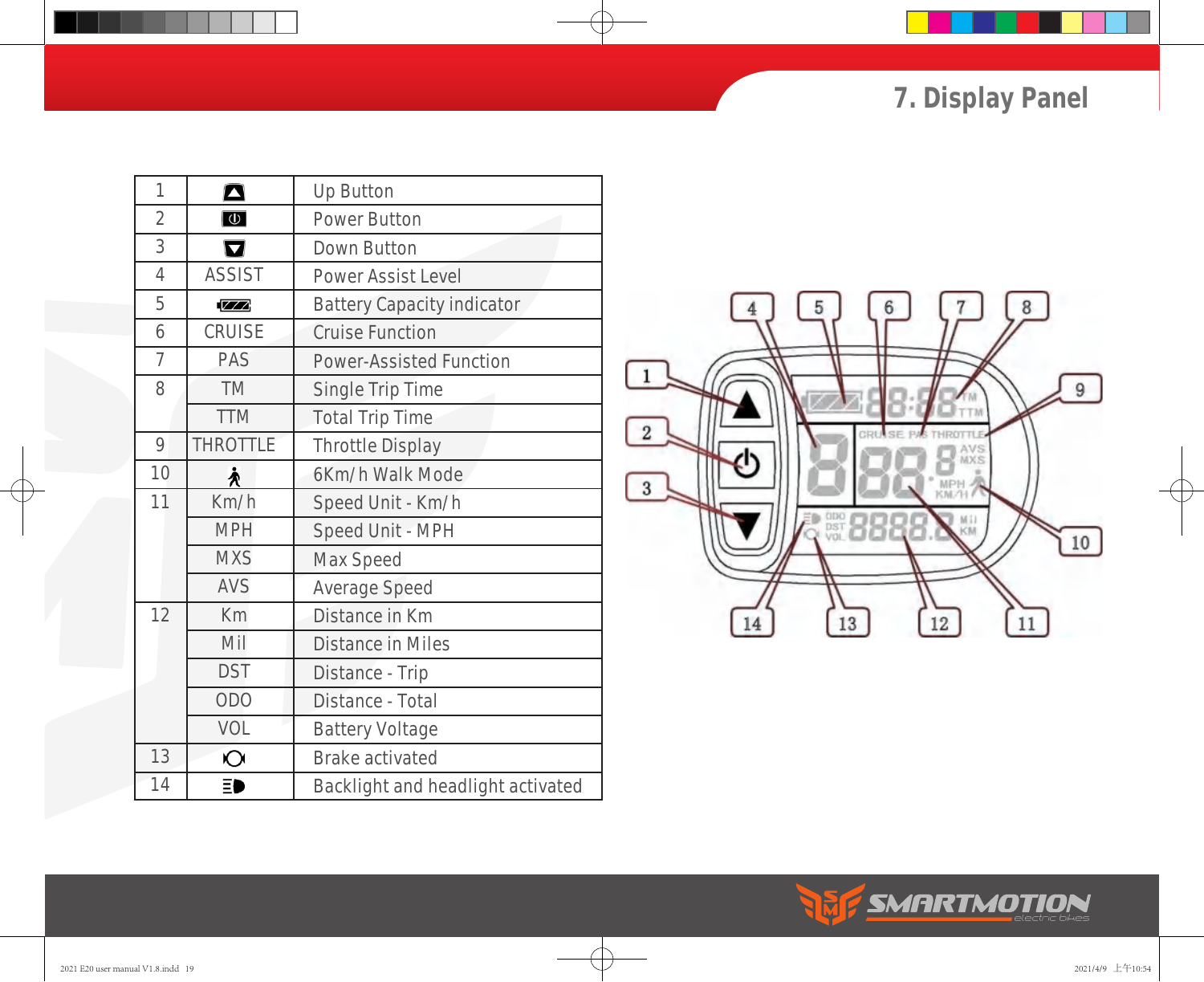#### *8. Display Panel - Functions*

Your display is controlled with 3 buttons located on the side of the keypad. *and the side of the keypad. COLLEGE CONDITION* 



*1. Power On/Off* Press and hold  $\bigoplus$  to start the display and power up the bike. To turn off, press and hold again *Note: the display and bike will automatically power off after 5 minutes without use.*

#### *2. Operation*





*- Display Backlight and Headlights* Hold the 'Up' button to toggle the  $\Xi$ Display backlight and the headlight on/ off. The symbol will display to indicate status.

#### *- Assist Setting*

While on the main screen, click the  $\blacksquare$  or D buttons to select the desired assist level 1-5. (1=minimum assist, 5=maximum). Level 0 can be selected for no assist. By default, level 1 will be selected on power-on.



# O

To activate walk mode, hold down , the bike will move at 6Km/h. Releasing will cancel walk mode.

#### *- Throttle*

When using the thumb throttle, the THROTTLE will display.

#### *- Pedal Assisted Riding*

When riding in standard pedal Assist mode the PAS symbol will display.

## SMARTMOTION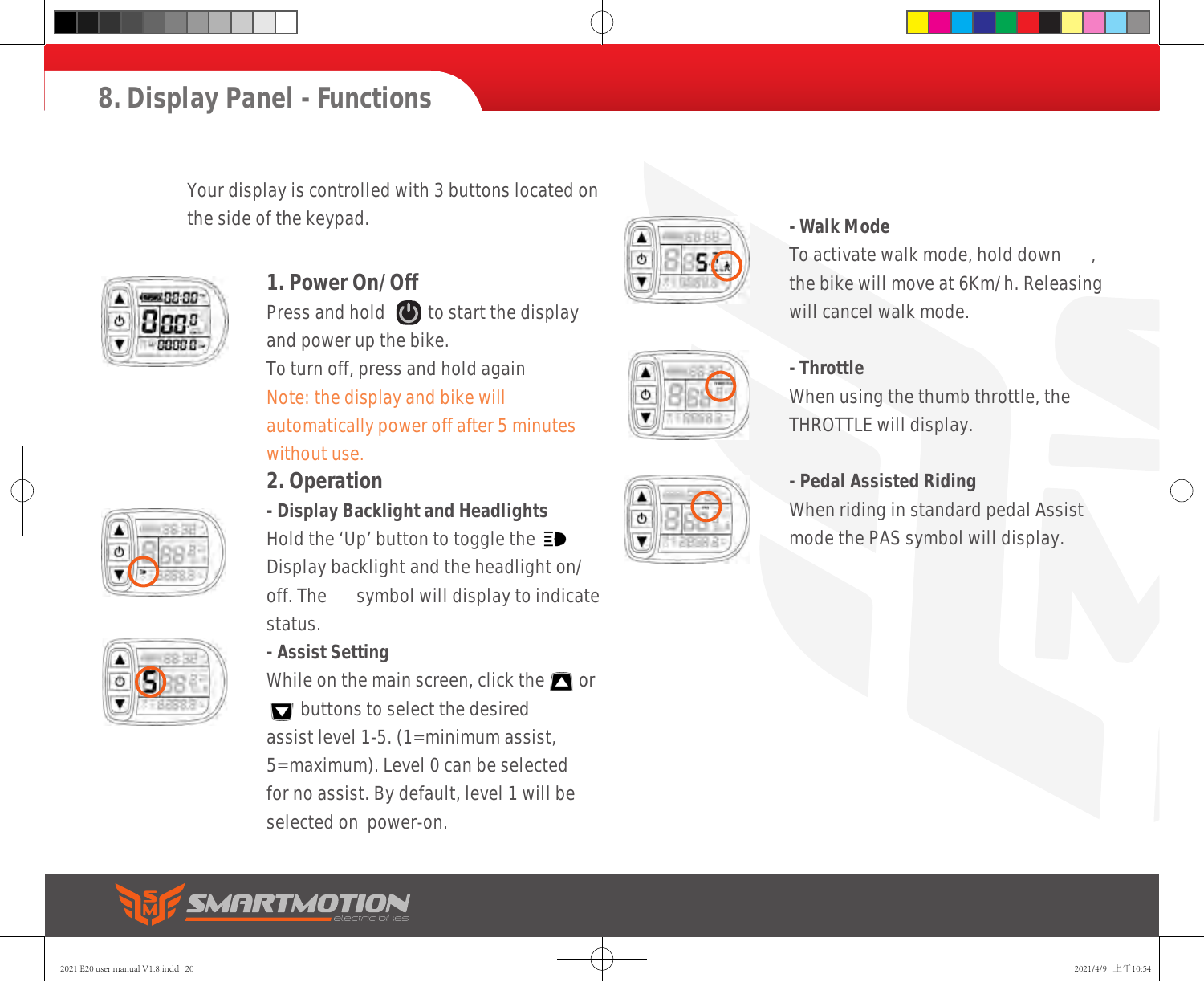#### *8. Display Panel - Functions*



#### *-Clearing Trip Meters*

After power has been on for 5 seconds, hold down the  $\Box$  and  $\Box$  buttons together, single trip time(TM) and single trip distance(DST) will begin to flash. Hold down  $\bigcirc$  and the meters will reset to zero. The display will return to the original screen after 5 seconds. If in that time the  $\bigoplus$  button is not held, trip meters will not be reset.

*- Display settings screens* There are three display screens which you can cycle between with a short press of the  $\bigoplus$  button.

▲ Ò

▼

B

 $InFo$ 

Display 1. Real time speed/Distance



The Display will automatically switch back to display 1 after 5 seconds of inactivity.

#### *3. Error Codes*

If there is something wrong with the electronic control system, the display will flash an error code automatically (see table below for codes). Should you receive an error code, contact your local dealer for advice. Once the fault has been resolved the fault will stop displaying.

**Before contacting service center please check all plugs for loose connections.**

| 01_info Throttle abnormality                            |
|---------------------------------------------------------|
| 03_info   Motor hall sensor abnormality                 |
| 04_info   Torque sensor abnormality                     |
| 05_info   Speed sensor abnormality                      |
| 06_info   Motor or controller short circuit abnormality |

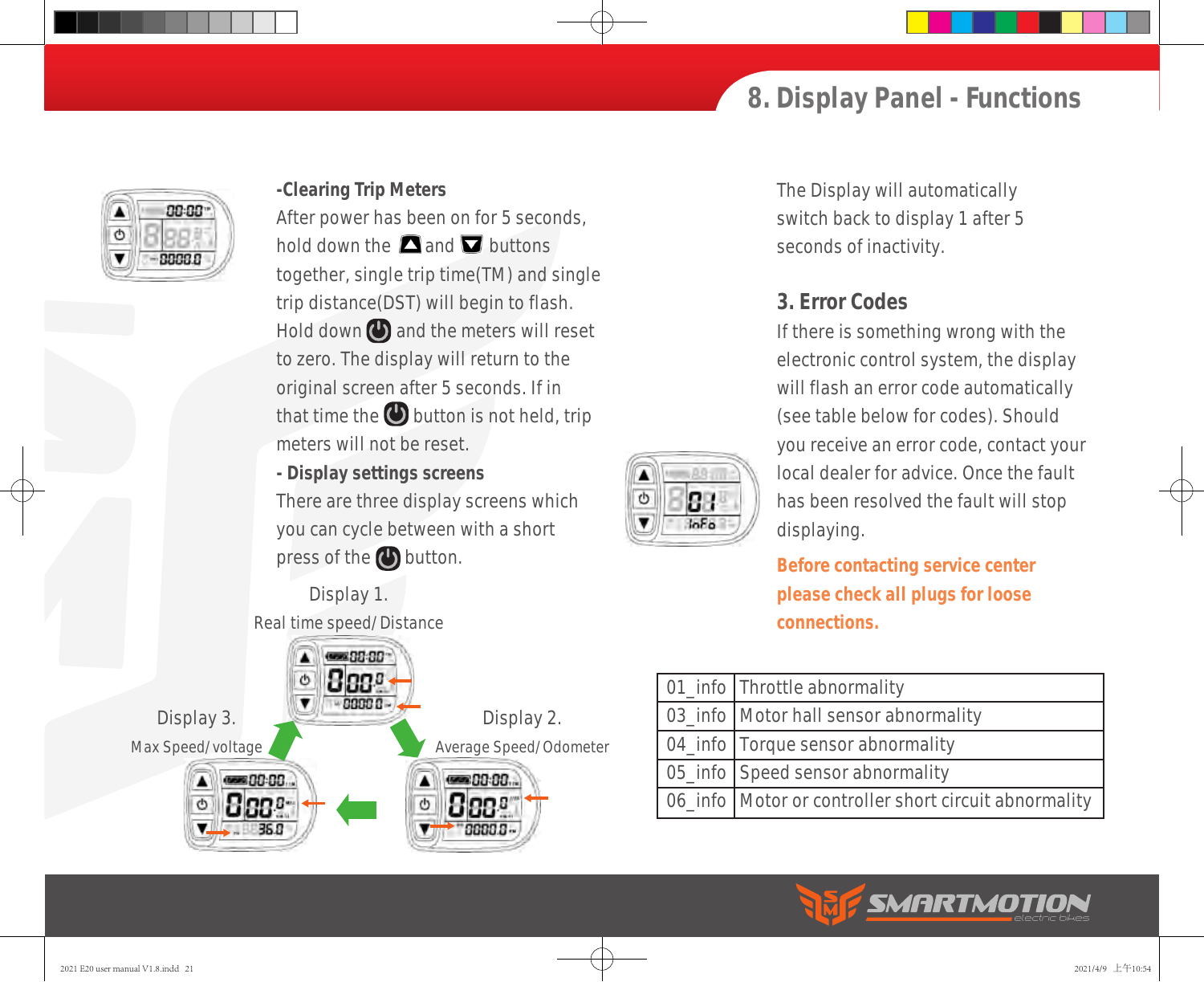#### *9. Display Panel - Settings*



#### *4. System settings*

*- Maximum Assisted Speed*

It is possible to set the maximum speed that motor assist to.

After power has been on for 5 seconds hold  $\blacksquare$  and  $\blacksquare$  at the same time. Maximum riding speed and MXS will flash, press the  $\blacksquare$  or  $\blacksquare$  buttons to adjust the desired max speed (default is set to 25Km/h). Press  $\bigoplus$  to set the speed and move to the next parameter setting.

*- Wheel Diameter*

*It shouldn't be necessary to adjust the wheel diameter, by default it is set to the correct size(20 inch) however if it is accidently reset to an in correct size follow these instructions.*



After seeting the maximum assist speed the display will change to wheel diameter. for the E20, leave this set to '20'. if for some reason it is not on 20, use the  $\blacksquare$  or  $\blacksquare$  buttons to adjust.

Press  $\bigcirc$  to set the diameter and move to



the next parameter setting.

*- Measurement Units*

It is possible to change between metric and imperial measurement units for personal preference. After confirming wheel diameter, Km/h and Km flash, pressing

or  $\Box$  will switch between metric and imperial.

wait until the unit stops flashing, then hold down  $\bigcirc$  to save and exit the settings screens.

At any stage during the setting, it is possible to save and exit the settings screens by holding down the  $\bigoplus$  button.

The display will automatically exit from the settings screeens (without saving changes) after 1 minute of inactivity.

#### SMARTMOTION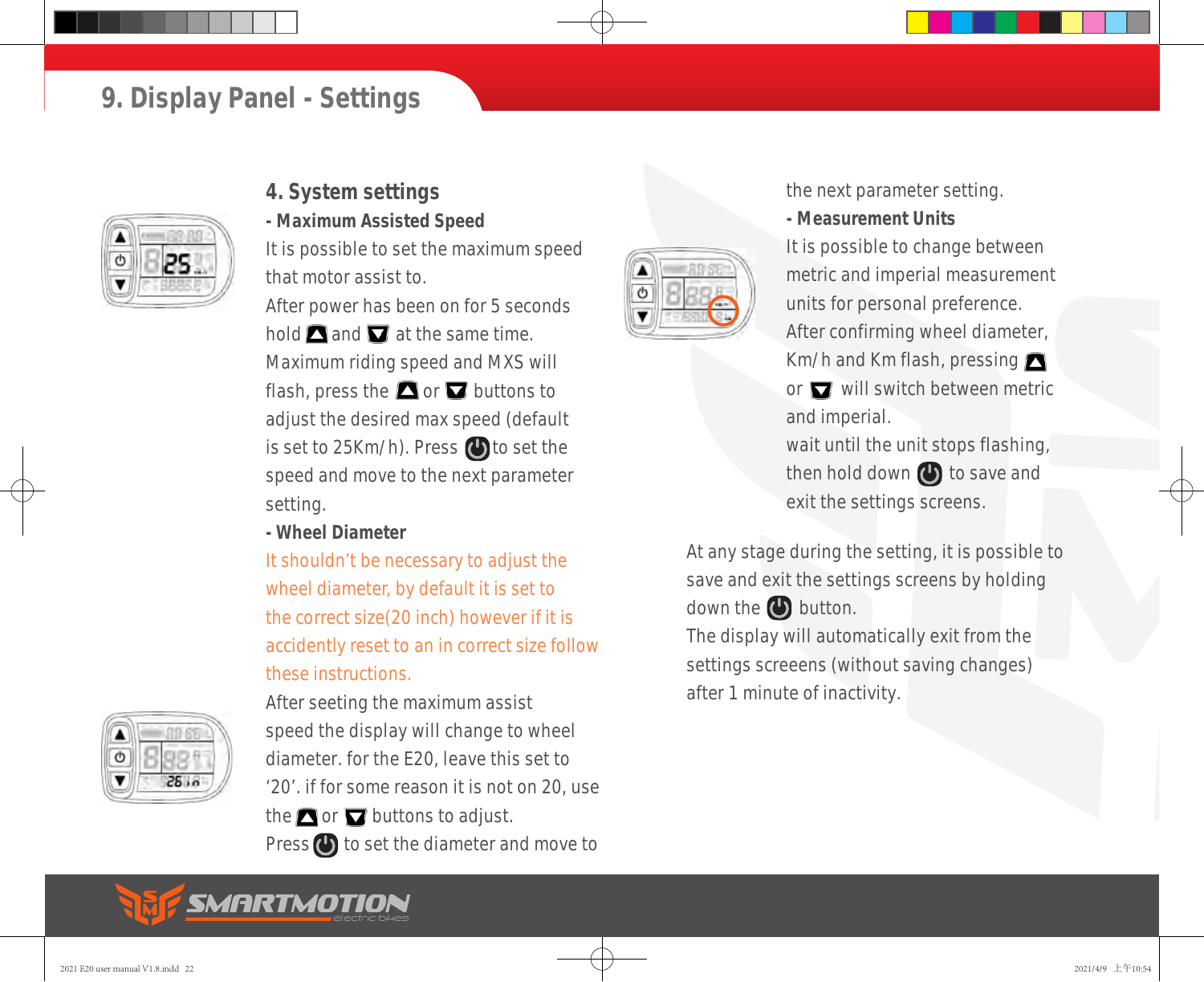#### *10. Battery Instructions*

#### *Charging your Battery*

You can charge the battery on or off the bike. The charge terminal is on the side of the battery, accessable whil on the bike via an access port on the left side of the down tobe. Plug the charger into the wall and switch on. Turn on the battery then lift the rubber cap and plug in your charger. The charge light on the charger will show red, and turn green when the battery is fully charged.

**Plugging a live charger into the battery while it is**   $\sqrt{N}$ **turned off can create a spark.** 

*Note: be careful to properly reinstall the rubber cap before re-using your bike.* 



#### *Battery Removal*

The battery is secured by double lock. To remove the battery, you need to insert the key and turn clockwise until hearing 'click', the battery will pop up.Take the battery out until hearing the 'click', helps you to reload the battery into the frame.



Before loading the battery,please make sure the key lock is in unlocked position. To secure the battery,please turn the key fully anticlockwise after loading the battery.



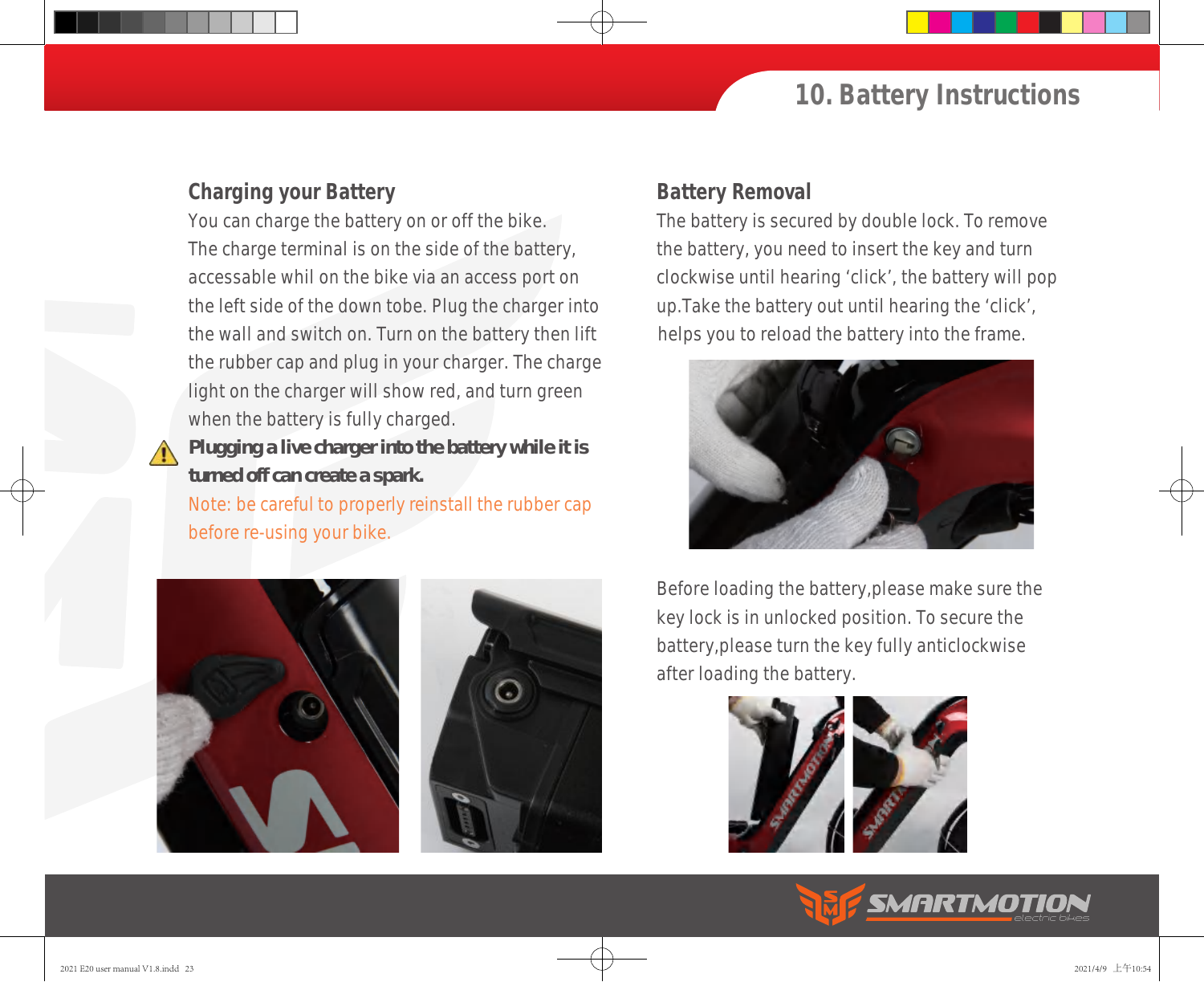#### *10. Battery Instructions*

#### *Battery level*

On the centre spine of the battery is the battery level indicator. When pushed, the led will illuminate Green (fully Charged), Yellow (partcharge), or red (low charge/empty).

#### *Connections*

All ebike components (throttle, brake sensors, controller, etc) on the SmartMotion bikes have isolating marine-rated plugs, so should you damage a component replacement is easy. Take the bike to your local dealer and they will order a replacement part.

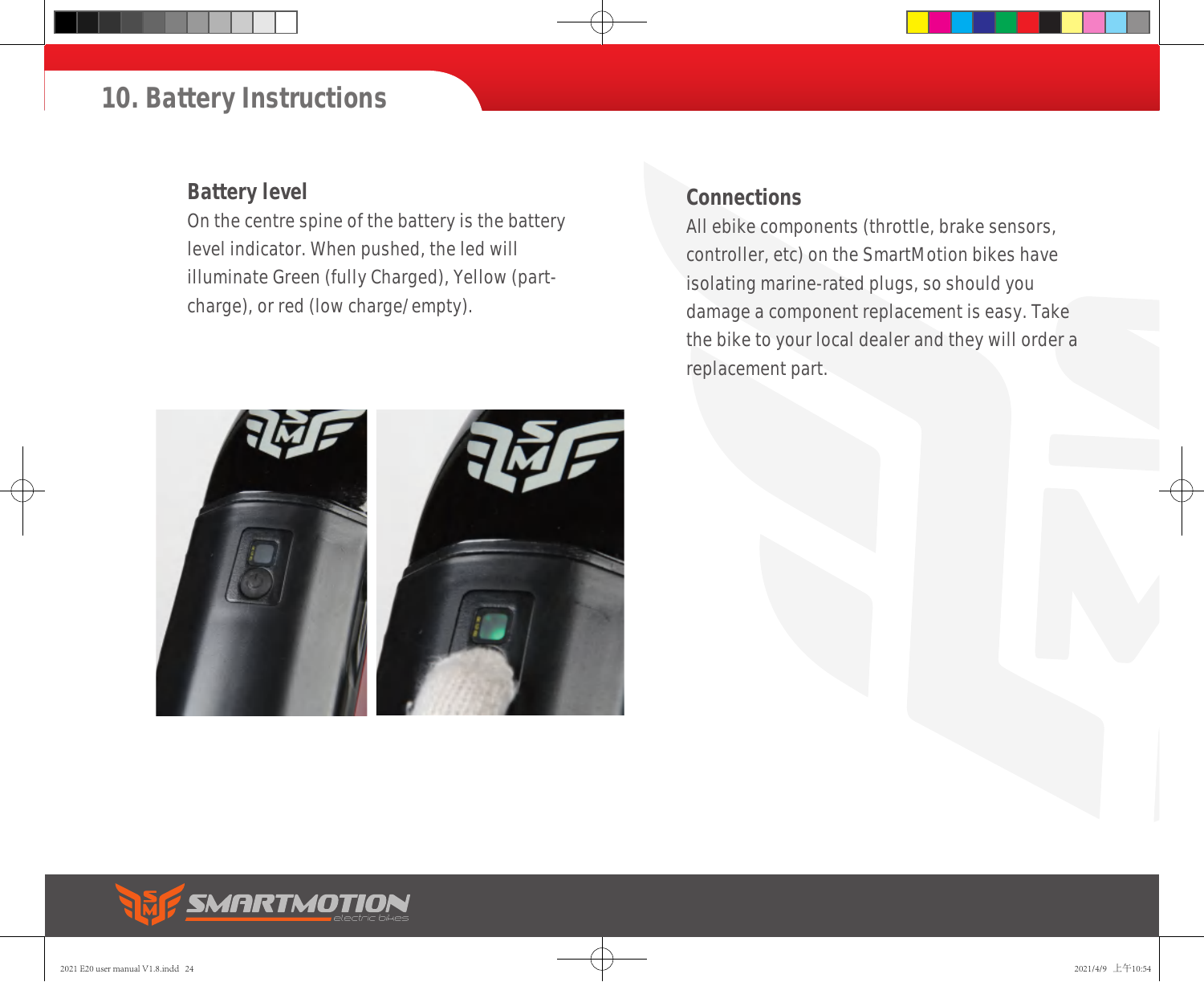#### *WARRENTY*

Your SmartMotion bike is covered by the following extensive Warranty

| <b>FRAME</b>                 | <b>3 YEARS</b> |
|------------------------------|----------------|
| <b>MOTOR</b>                 | 2 YEARS        |
| <b>BATTERY</b>               | <b>2 YEARS</b> |
| <b>CONTROLLER</b>            | <b>1 YEAR</b>  |
| <b>OTHER COMPONENTS</b>      | 1 YEAR         |
| <b>RIDER WEIGHT LIMIT</b>    | <b>100 KG</b>  |
| <b>CARGO WEIGHT LIMIT</b>    | <b>25 KG</b>   |
| <b>COMBINED WEIGHT LIMIT</b> | 125 KG         |

#### *Definitions*

"PRODUCT" means any individual component, subcomponent, assembly,or complete unit that has originated from or is a Smartmotion electric bike.

"WARRANTOR" means the licenced Smartmotion Bikes importer in the country of sale.

"PURCHASER" means the purchaser, consumer, or end user of the PRODUCT by way of purchase, gift, or prize from an authorized dealer.

#### *Limited Warranty*

SMARTMOTION BIKES ("WARRANTOR") warrants that each Smartmotion PRODUCT will be free from defects in quality, material and workmanship from TWELVE (12) months to THIRTY-SIX (36) months (refer to the warranty schedule for details) from the date of the rst retail purchase of the PRODUCT. The Limited Warranty is referred to herein as the "Limited Warranty". The PURCHASER's sole and exclusive remedy under this Limited Warranty for defects in the PRODUCT shall be the repair, replacement or credit/refund arrangement, at the WARRANTOR's sole discretion, of the defective PRODUCT, or subcomponents thereof. By purchasing the PRODUCT, the PURCHASER is deemed to accept the terms of the Limited Warranty. The validity, construction and performance of the Limited Warranty shall be governed by the laws and regulations of the respective country in which the product was sold.

#### *Exclusions*

1. This Limited Warranty will be automatically and immediately null and void if the serial number of the PRODUCT is altered, erased, defaced or otherwise subject to any tampering.

2. This Limited Warranty will be null and void and the WARRANTOR will have no liability or responsibility with respect or relation to exclusions which include but are not limited to:

 a. The failure to properly assemble, use, maintain, store, or transport the PRODUCT as specied in any manuals or other literature supplied by WARRANTOR, on WARRANTOR's website, or in accordance with any applicable laws, codes, regulations or standards;

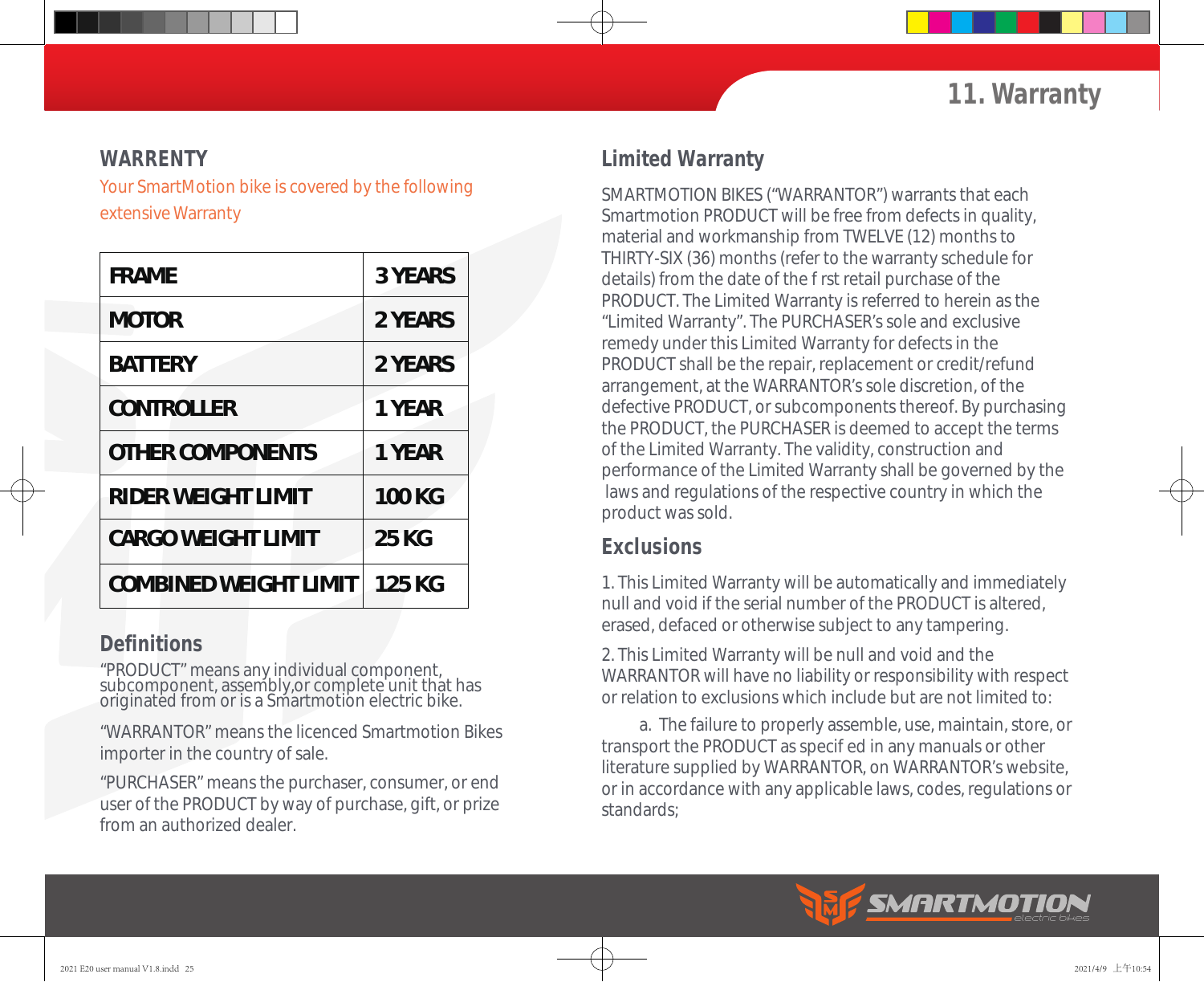#### *11. Warranty*

b. The failure to meet the six-month service schedule;

 c. Any PRODUCT purchased from any entity other than WARRANTOR, WARRANTOR's OEM (original equipment manufacturer) customers, or WARRANTOR's authorized dealers;

 d. Any observed damages, failure, or underperformances observed to the motor or controller units or any subcomponent thereof as a result of or related to the following:

 i) Subjecting the motor or controller unit(s) to electrical overload by using the PRODUCT in a way for which it was not intended;

 ii) Subjecting the motor or controller unit(s) to electrical overload caused by improper use of the gear train / shifter;

 iii) Using the throttle to power the bike from a stationary position;

iv) Submerging the motor unit;

v) Unauthorized modication, tampering or opening of the motor or controller unit;

 e. Any observed damages, failure, or underperformances observed to the battery or charger units as a result of or related to the following:

 i) Subjecting the battery unit to neglect by leaving it in a discharged state (less than 100% capacity) for a prolonged period of time;

 ii) Leaving the charger unit connected to the battery unit for a prolonged period after the battery has fully charged;

iii) Signi cant impact or other evident damage to the battery or charger units;

 iv) Charging the battery in a wet environment or outside;

v) Unauthorized modi cation, tampering or opening of the battery unit;

 vi) Prolonged and unnecessary exposure to rain or sea spray during storage or transport;

vii) Submerging the battery or charger unit(s);

 viii) Using any charger unit other than a correct original or replacement Smartmotion charger unit;

 ix) Gradual decline of battery capacity that falls within the expected capacity decay schedule (appended in the BatteryCare Guide which has not been a ected by (i)

 f. Any failure of the PRODUCT or any subcomponent thereof occurs where the combined weight of rider and cargo using the PRODUCT have exceeded 125kg;

 g. Any subcomponent, part or accessory of the PRODUCT that has failed or has sustained damage where there is evidence of corrosion, rust, exposure to salt water, spray or air, or other deterioration of surfaces due to improper care, maintenance and/or storage;

## SMARTMOTION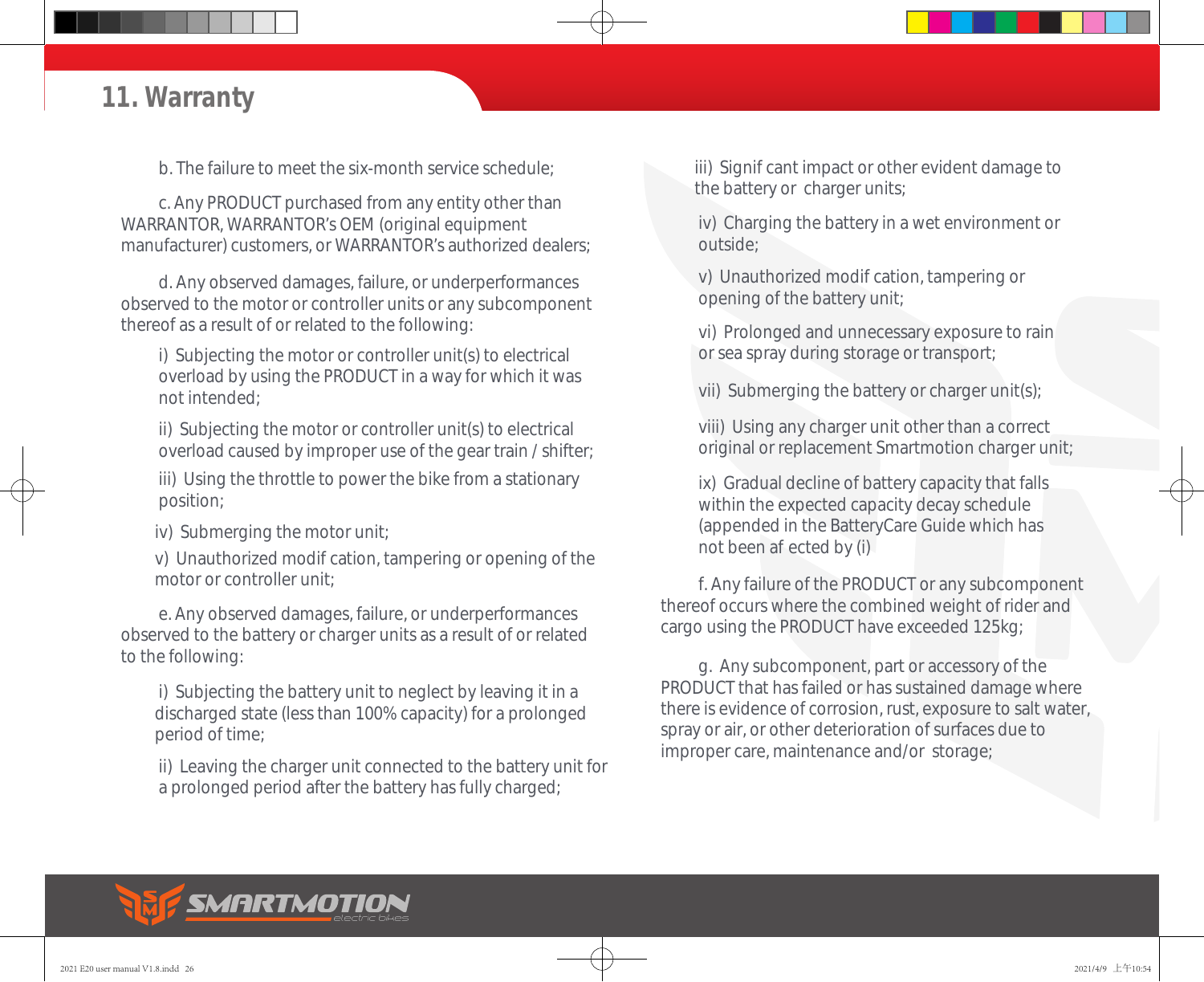#### *11. Warranty*

h. Any damage in icted to the PRODUCT or subcomponent that may have been caused by irregular or substandard aftermarket components installed on the PRODUCT;

i. Alteration, change or improper modi cation of the PRODUCT, including its subcomponents, parts or assemblies;

 j. Cosmetic issues, such as scratches, chips or colour deviations;

 k. Accidents, neglect, misuse, abuse, improper use, lack of reasonable or proper maintenance, improper assembly, repairs improperly performed, improper replacement parts, use exceeding the recommended and permitted limits of the PRODUCT, or not following the warranty procedure set forth herein;

 l. Damages sustained to the PRODUCT due to activities including but not limited to acrobatics, stunt riding, ramp riding, racing, or otherwise reckless riding for which the PRODUCT is not designed for;

 m. Part or full failure of the PRODUCT or its subcomponents that are subject to normal wear or deterioration which include but are not limited to:

(i) Chain, gear or sprocket wear;

 (ii) Bearing wear including that of hub, motor and drive train component assemblies;

(iii) Brake pad, uid, seals and disc wear;

(iv) Tyre and tube wear

(v) Handgrip, pedal, and saddle wear;

(vi) Battery capacity decay;

n. Any damage or loss in icted to foreign components, accessories, items or other assembly a xed or installed on the PRODUCT that is not a native subcomponent of the PRODUCT which has occurred as a part of or related to a claim herein otherwise;

 o. Any expenses related to the transportation of the PRODUCT to or from an authorized service centre, labour costs to remove parts from the PRODUCT, compensation for loss of use while the PRODUCT is being repaired, or provision of a substitute electric bicycle while the PRODUCT is being repaired;

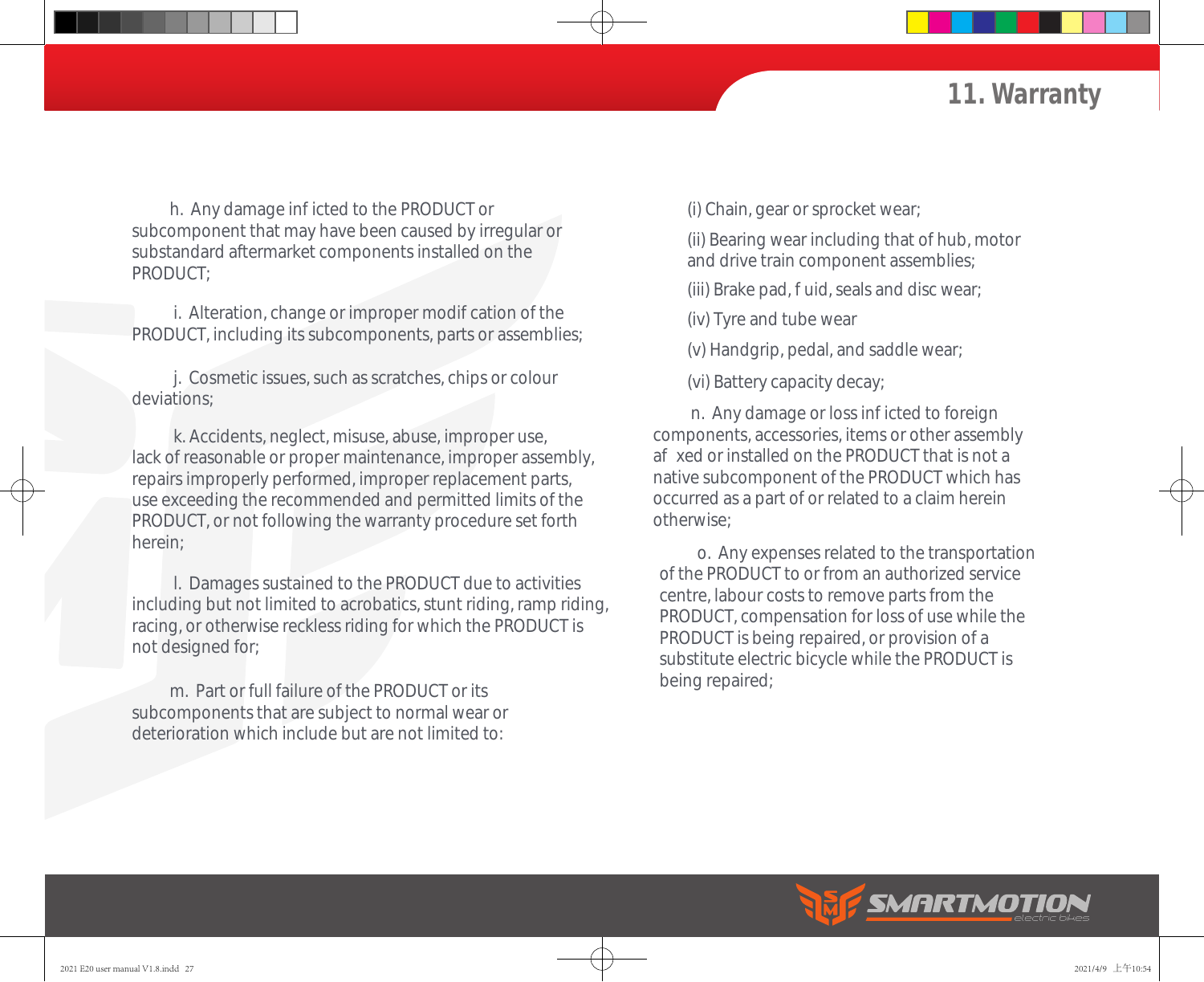#### *11. Warranty*

 p. Any defect or non-conformity that has not been timely and promptly communicated in writing to WARRANTOR or WARRANTOR's authorized representative as set forth herein;

 q. Any damage, loss or expense caused by unforeseen events or force majeure;

r. Loss of time, loss of use, inconvenience, loss of prots, lost business, lost business opportunities, damage to reputation, goodwill or any incidental or consequential damages arising out of or relating to the PRODUCT, or other matters not specically covered hereunder.

 s. Use of the PRODUCT as a rental or leased bicycle or for any other commercial use (i.e. a bike used for commercial deliveries) shall render the Limited Warranty immediately null and void.

t. Any damage in icted to the PRODUCT or its subcomponents during transport or otherwise as a result of:

 (i) Improper or inadequate packing of the PRODUCT for transit;

(ii) Intentional further damage in icted by continuity of riding or use;

 (iii) Third-party transport contractor mishandling (i.e. courier drivers / vehicles)

#### *PROCEDURE OF WARRANTY CLAIM*

 In the event of any alleged fault, malfunction or defect with the PRODUCT or any of the PRODUCT'S subcomponents, the PURCHASER accepts obligation to return the PRODUCT within FOURTEEN (14) calendar days to an authorized representative of the PRODUCT. Whether or not the entire PRODUCT is submitted or not, the submission of the bike or subcomponent must be accompanied by:

 a) The unaltered frame number, or photograph of the frame number, of the PRODUCT;

 b) The serial number of the relevant subcomponent if required by the WARRANTOR;

 c) Full proof of purchase clearly displaying the PRODUCT(S) purchased and the date of purchase;

To complete a valid claim, the PURCHASER must:

 1. Contact the place of purchase, or other authorized dealer, distributor, or manufacturer of the PRODUCT to report the claim, and await instruction as to the method of submission. The PRODUCT or subcomponents of the PRODUCT relevant to the claim must be surrendered for a claim application.

 2. Agree to supply any photographs, videos and/or other relevant information requested by the WARRANTOR;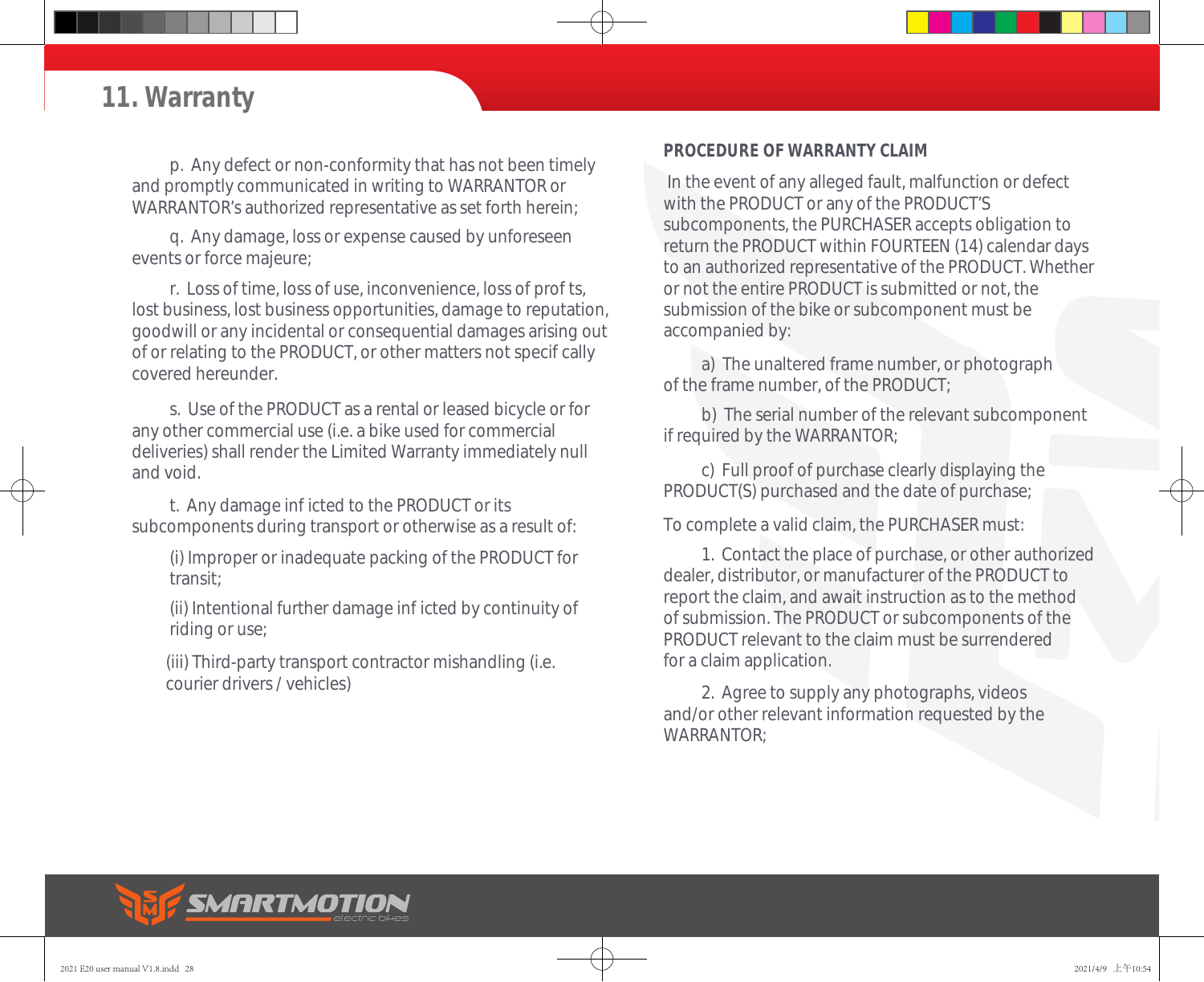#### *12. Conformity*

 3. Allow up to THIRTY (30) days from the date of submission for the WARRANTOR to provide confirmation as to the repair, replacement or other remedy that the WARRANTOR has deemed appropriate, unless the WARRANTOR advises of a longer time frame in advance. The PURCHASER must allow additional time for transit of the PRODUCT or its subcomponents. The WARRANTOR cannot be held responsible for delays caused by any force majeure incidents while the product is in transit.

#### *This bicycle conforms to the follwing standards*

EN 14764:2005 EN 15194: 2009+A1:2011 (for Australian market) EN 14872:2006 AS 1927

#### EN 14764:2005

a) Cycling conditions: ambient temperature of -10° to 35°C, flat roads;

Your bicycle meets the following for standard EN 15194: 2009+A1:2011 (Australian Spec) Electric-power- assistant bicycle, equipped with pedals and an auxiliary electric motor, which cannot be propelled exclusively by means of this auxiliary electric motor, except in the start-up assistance mode, and the start-up assistance speed is less than 6 km/h.

#### *NO TRANSFER OF LIMITED WARRANTY*

This warranty is made by the WARRANTOR with only first PURCHASER of the PRODUCT via an authorized dealer. The limited warranty does not extend to any subsequent PURCHASER or any third parties. The unexpired portion of this Limited Warranty may not be transferred to any entity.

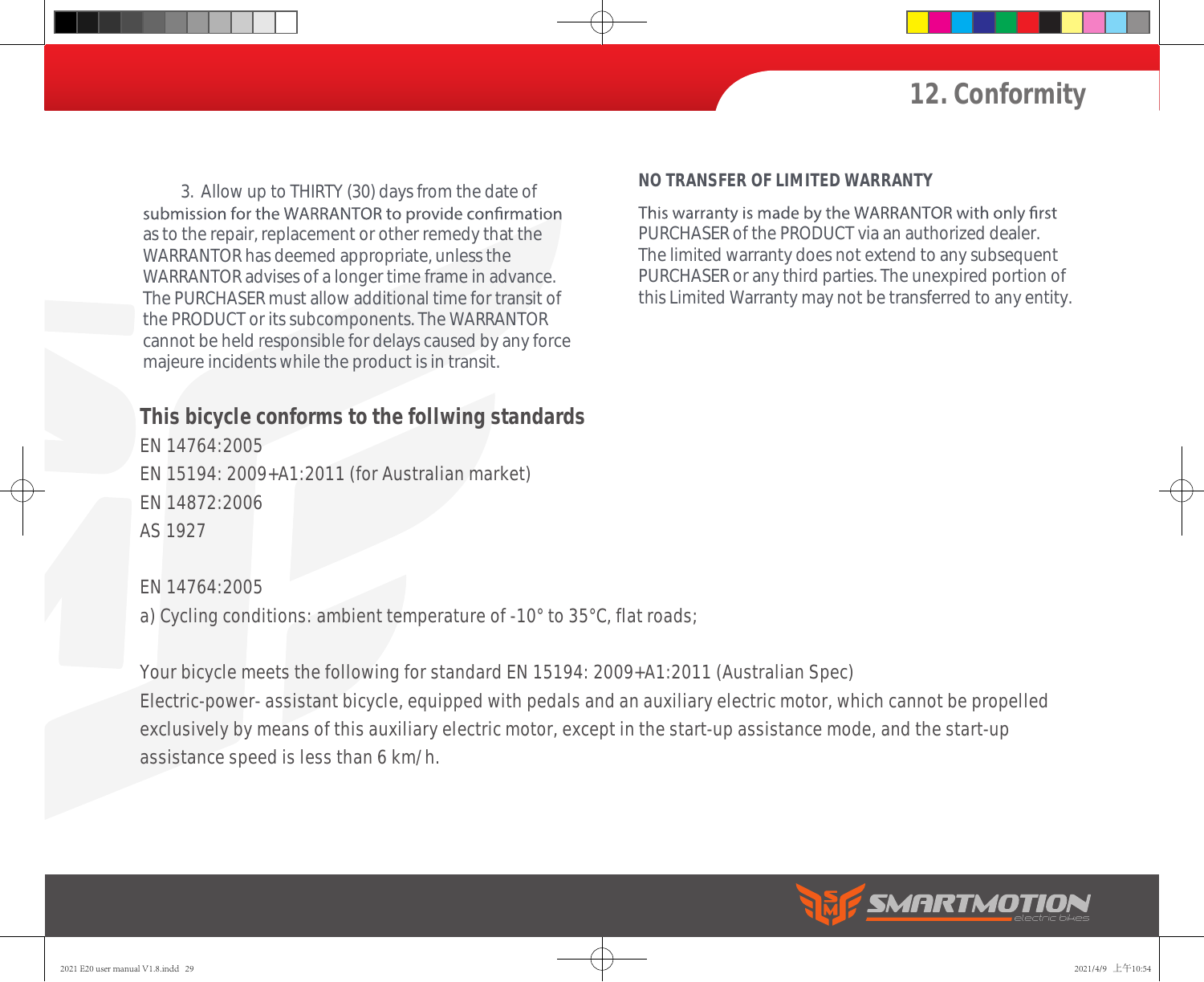#### *12. Conformity*

You bike has been fitted with a carrying rack that meets EN 14872:2006 Important notes:

- 1. Do not overload the rack. Maximum carrying capacity of the luggage carrier is 25Kg.
- 2. When you need to use the rear rack, please check mounting screws are tight.
- 3. Do not modify the luggage carrier
- 4. Do not pull a trailer with the luggage carrier.
- 5. Do not transport heavy objects; if a heavy object is put on the rear rack, the bike's steering performance will be affected and the braking performance will be reduced, as will result in danger
- 6. Ensure that any luggage or child-seat fitted to the luggage carrier is securely fitted in accordance with the manufacturer's instructions and that there are no loose straps that can get caught in any of the wheels.
- 7. When luggage is attached to the luggage carrier, do not obscure the reflectors and lamps.
- 8. Distribute luggage evenly between the two sides of the luggage carrier.

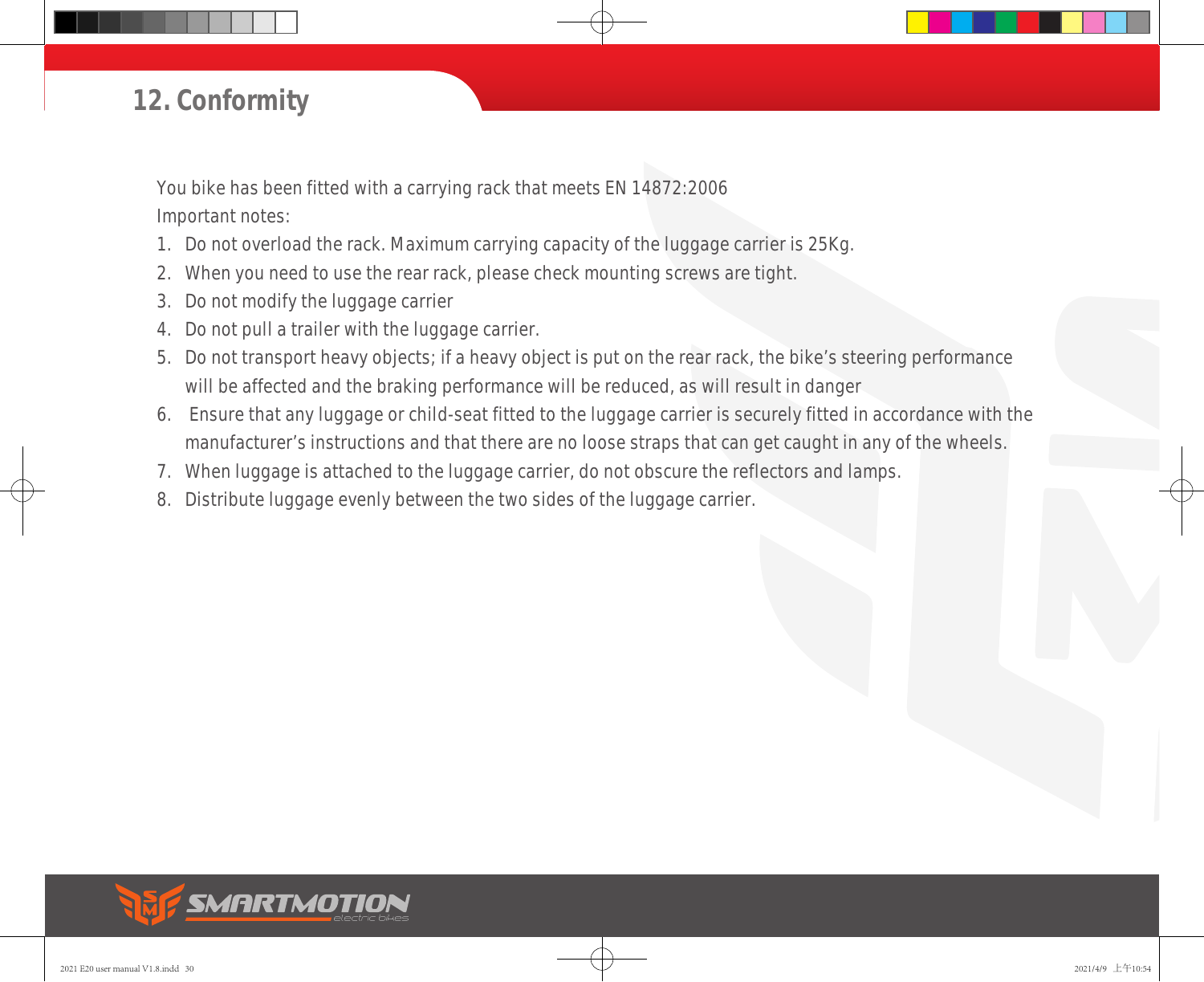## *13. Service Record*

|                 |                                                                    | Dealer: Dealer and Dealer and Dealer and Dealer and Dealer and Dealer and Dealer and Dealer and Dealer and Dealer and Dealer and Dealer and Dealer and Dealer and Dealer and Dealer and Dealer and Dealer and Dealer and Deale       |  |
|-----------------|--------------------------------------------------------------------|--------------------------------------------------------------------------------------------------------------------------------------------------------------------------------------------------------------------------------------|--|
| Serial Numbers: |                                                                    | Purchase Date:                                                                                                                                                                                                                       |  |
|                 | 6 Weeks/200km                                                      | 12 Months                                                                                                                                                                                                                            |  |
|                 | Date: <u>___________________</u>                                   |                                                                                                                                                                                                                                      |  |
|                 |                                                                    |                                                                                                                                                                                                                                      |  |
|                 |                                                                    |                                                                                                                                                                                                                                      |  |
|                 |                                                                    |                                                                                                                                                                                                                                      |  |
|                 | <b>6 Months</b>                                                    | 24 Months                                                                                                                                                                                                                            |  |
|                 | Date:                                                              | Date: <u>Date: Electronic Contract Contract Contract Contract Contract Contract Contract Contract Contract Contract Contract Contract Contract Contract Contract Contract Contract Contract Contract Contract Contract Contract </u> |  |
|                 | Shop: <u>Chambridge</u><br>the property of the control of the con- |                                                                                                                                                                                                                                      |  |
|                 | Mechanic: New York Property Assembly                               |                                                                                                                                                                                                                                      |  |
|                 |                                                                    |                                                                                                                                                                                                                                      |  |